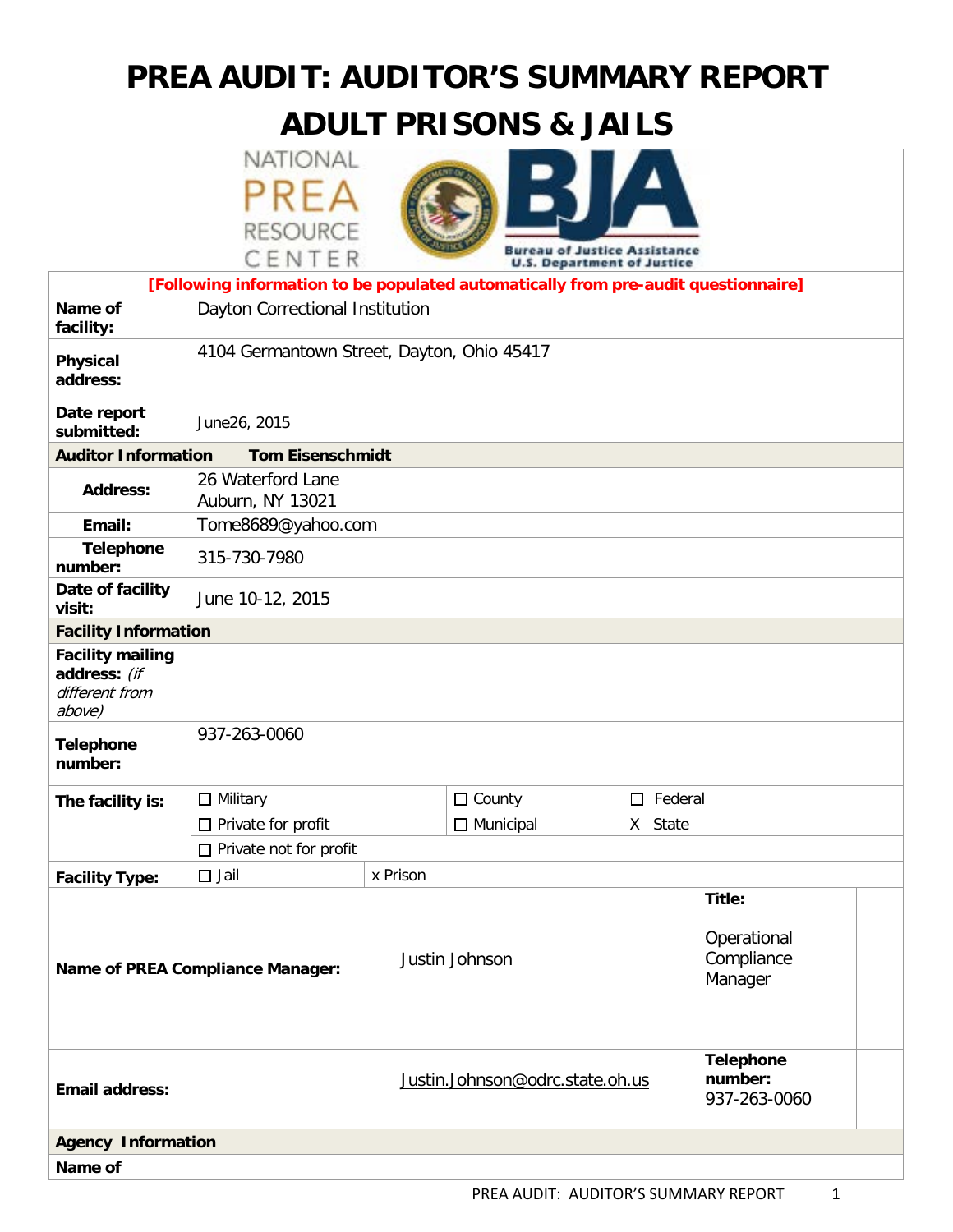| agency:                                                        | Ohio Department of Rehabilitation and Correction |                             |                                                                     |  |  |  |  |
|----------------------------------------------------------------|--------------------------------------------------|-----------------------------|---------------------------------------------------------------------|--|--|--|--|
| Governing<br>authority or<br>parent agency:<br>(if applicable) | State of Ohio                                    |                             |                                                                     |  |  |  |  |
| Physical<br>address:                                           | 770 West Broad Street, Columbus, Ohio            |                             |                                                                     |  |  |  |  |
| <b>Mailing address:</b><br>(if different from<br>above)        |                                                  |                             |                                                                     |  |  |  |  |
| <b>Telephone</b><br>number:                                    | 614-752-1159                                     |                             |                                                                     |  |  |  |  |
| <b>Agency Chief Executive Officer</b>                          |                                                  |                             |                                                                     |  |  |  |  |
| Name:                                                          | Gary C. Mohr                                     | Title:                      | <b>Director</b>                                                     |  |  |  |  |
| <b>Email address:</b>                                          | Gary.Mohr@odrc.state.oh.us                       | <b>Telephone</b><br>number: | 614-752-1164                                                        |  |  |  |  |
| <b>Agency-Wide PREA Coordinator</b>                            |                                                  |                             |                                                                     |  |  |  |  |
| Name:                                                          | Andrew Albright                                  | Title:                      | Chief, Bureau of Agency Policy and<br><b>Operational Compliance</b> |  |  |  |  |
| <b>Email address:</b>                                          | Andrew.Albright@odrc.state.oh.us                 | <b>Telephone</b><br>number: | 614-752-1708                                                        |  |  |  |  |

# **AUDIT FINDINGS**

#### **NARRATIVE:**

The auditor received PREA documents from the Dayton Correctional Institution and the Agency (ODRC) approximately 28 days prior to the audit. The auditor had the opportunity to speak with the Montgomery County Prosecutor Victims of Crimes Office, the advocacy group that provides support services for victims of sexual assault. The Director Sally Hunt discussed in detail the services she provides to the facility. She indicated her address is listed on each poster throughout the facility so inmates may write directly to her. Her understanding is the mail is considered privileged and not inspected by staff. Which was confirmed by the facility Warden. She further indicated that phone calls directly to her agency are not allowed by the inmates, however she informed the auditor that the procedure requires the institution to make the call for the inmate and a member of her staff responds if required. The procedure was unable to be verified at the facility during the site visit as the phone notification for request of service was not documented. The notification/request process was changed to include an additional requirement notification line on the PREA response form.

The auditor took part in the three day ACA reaccreditation process prior to the PREA audit. The entrance briefing for the PREA audit was held on June10 , 2015 and once that was completed the interview portion of the review began. A list of random inmates from each of the housing units, inmates disclosing prior victimization, inmates reporting allegations of sexual assault, a disabled inmate (blind), and inmates identifying LGBTI were interviewed. This number totaled 16 inmates.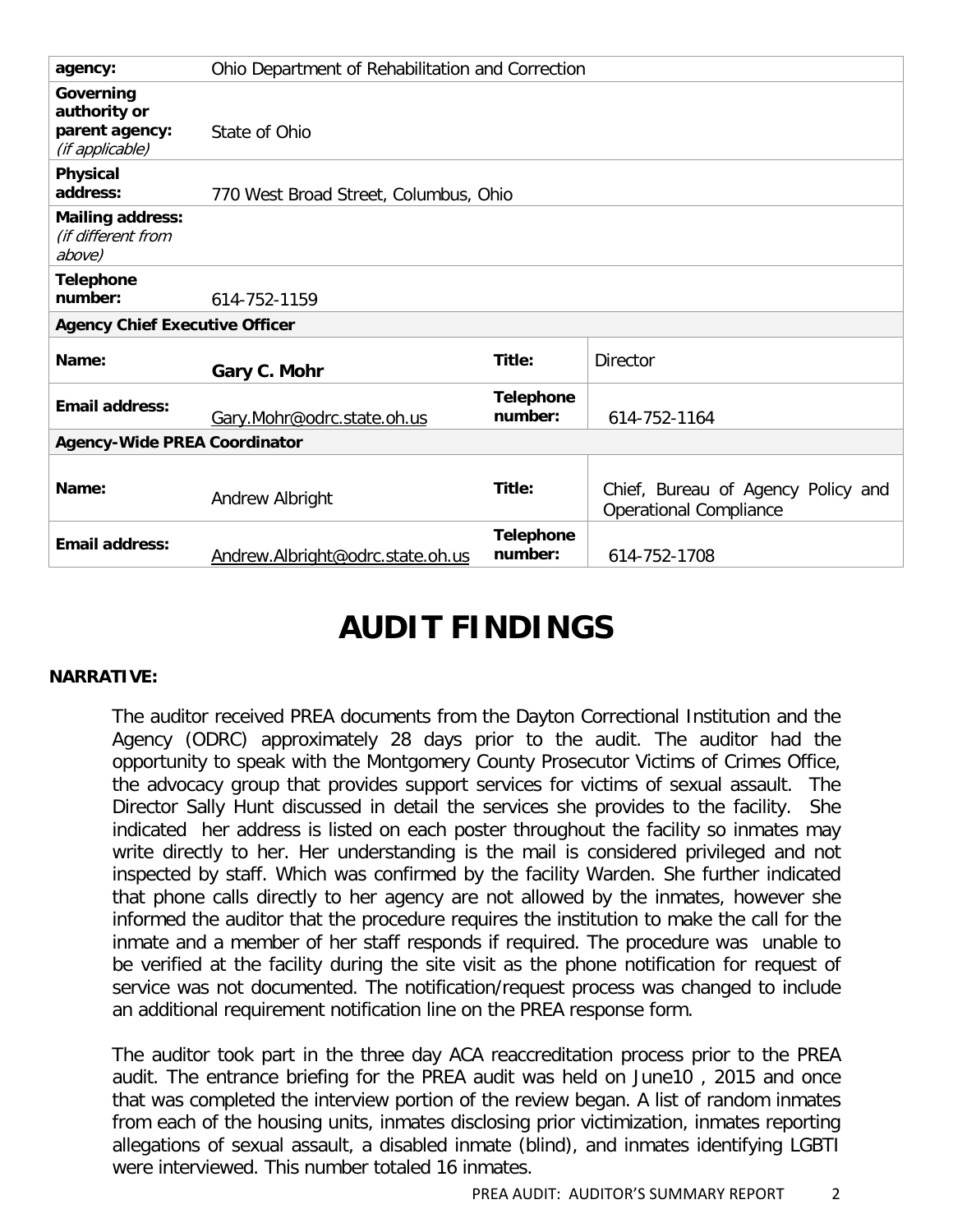Once the inmate interviews were completed the specialized staff interviews were conducted. They included the following staff: Health Care Administrator, Human Recourses, Mid-Level Supervisor, Intake Staff Orientation, Intake Staff Questionnaire (Medical), Risk of Victimization Assessment (Case Manager, Unit Manager, and Unit Manager Chief), Mental Health Administrator, Segregation Supervisor, Retaliation Monitor, Incident Review Team Member, PREA Manager, Facility Investigator, State Police Investigator and the Warden.

Training records for all required staff training were verified as were additional trainings verified for the Investigator, Medical and Mental Health full and part time staff, and the 11 facility victim support staff.

The facility replaced the facility Investigator approximately nine months prior to the audit due to problems to perform his duties. The Agency immediately after realizing his performance was not up to expectations sent four (4) investigators to clear the backlog. The new Investigator has 9 years of investigative experience. The auditor spent a significant amount of time with him reviewing his files and the handling of each case. He is very thorough and precise. The auditor reviewed all eighty four (84) investigative case files, filed within the lat 12 months, with the facility investigator. Of these cases thirty eight (38) involved sexual harassment allegations. Five (5) were against staff determined to be unsubstantiated. There were thirty three (33) harassment allegations made against inmates with one (1) substantiated and thirty two (32) unfounded.

The auditor was aware of and reviewed the report of the findings by the Corrections Institutions Inspection Committee prior to the PREA audit at Dayton. The audit notification and contact information was posted throughout the facility alerting inmates and staff of the audit dates and times. The auditor heard no concerns about any cases from the inmates during the site visit, during his tour of the facilty or during random interviews of inmates. The auditor did not receive any letters, confidential or otherwise from any inmate prior to or during the site visit. The auditor did note a significant number of supervisory staff were new at Dayton and comments from inmates included that the facility administrative staff has had a positive impact on the facility.

Forty six (46) cases alleged sexual abuse. Forty one (41) cases were filed against other inmates with thirty seven (37) being unsubstantiated, one (1) unfounded and three (3) substantiated. Five (5) allegations were made against staff with all five (5) of these cases determined unsubstantiated. It should be noted a majority of the allegations filed by inmates involved touching through clothing.

At the conclusion of the site visit at Dayton the auditor met with Warden Jackson and her Executive Staff. The auditor let those in attendance know that he could not give them a specific outcome at this point but did leave them with some preliminary findings. He thanked everyone for their obvious hard work and asked them to continue their commitment to ensure compliance to the Prison Rape Elimination Act.

#### **DESCRIPTION OF FACILITY CHARACTERISTICS:**

Dayton Correctional Institution is a medium security facility built in 1986, to house adult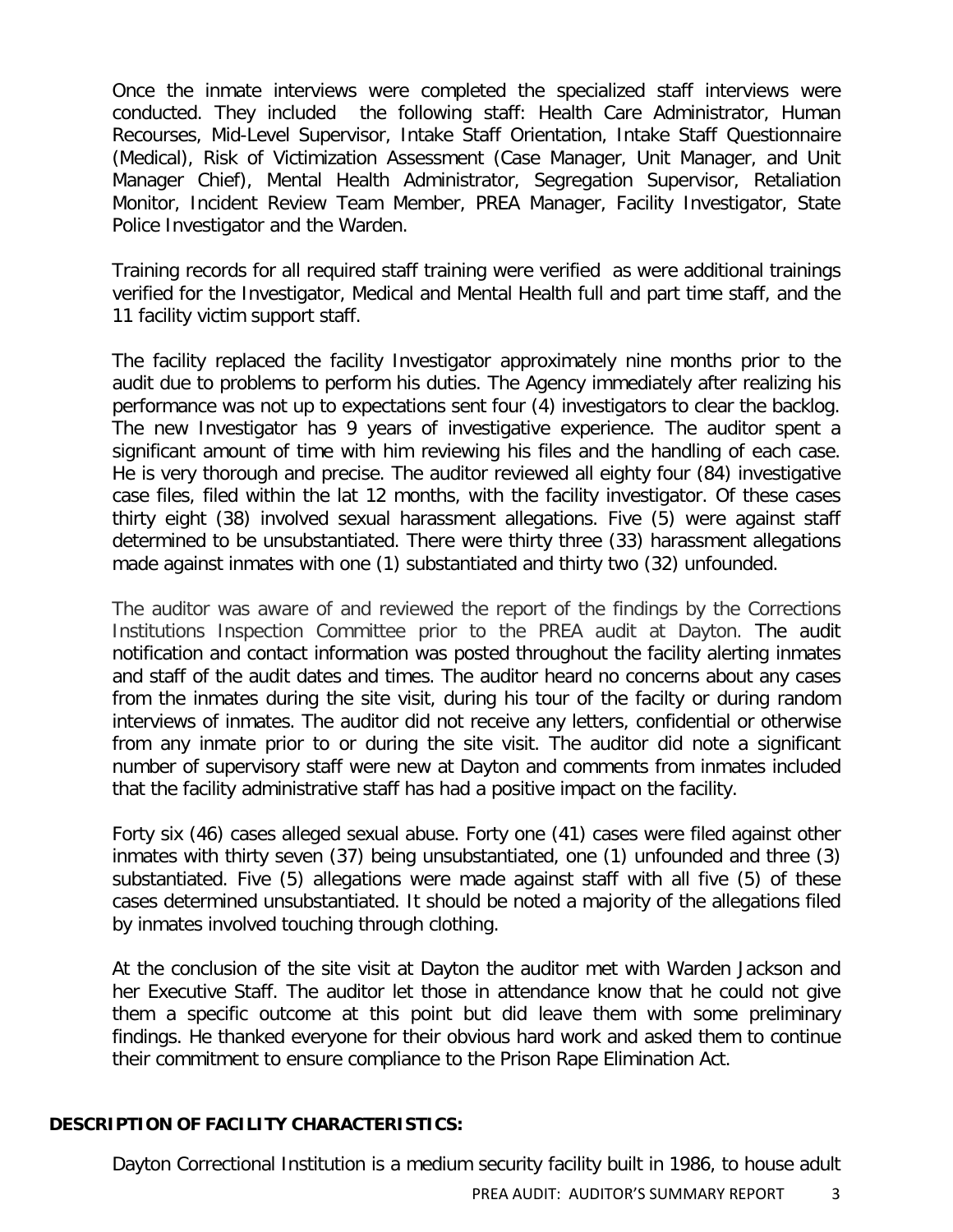male offenders. The facility is located in the city of Dayton. The campus style facility with buildings of brick structure rests on 60 acres, with 25 acres inside the fence. The perimeter is secured by two armed perimeter vehicles, which are staffed twenty-four hours a day, a double fence with razor wire, and both microwave and perimeter detection systems. In August 2011, DCI began converting to an adult female offender facility ranging in security levels from Level 1 through Level 4.

There are a total of ten buildings on the DCI compound. There are no towers at DCI. DCI has a front entrance in A Building and a rear truck/delivery entrance off of Gettysburg Avenue. Rear entry for truck deliveries is located on the rear dock behind the Food Service Area. The perimeter is well lit including fog lighting. Cameras are located in food services, parking lots, front entry, rear and front of housing buildings, visiting room and the institution(s) sally ports. Offender housing consists of single and double cells with one segregation cell located in each housing pod. DCI has four offender housing units, each with two pods that are named after college teams. The cells are arranged in tiers with upper and lower tiers. There are no dormitories. DCI segregation has twenty cells. 18 of the segregation cells are double bunked with two cells single bunked utilized as safe cells.

#### **SUMMARY OF AUDIT FINDINGS:**

| Number of standards exceeded: | 6                 |  |
|-------------------------------|-------------------|--|
| Number of standards met:      | 35                |  |
| Number of standards not met:  | $\mathbf{\Omega}$ |  |
| Non-applicable:               |                   |  |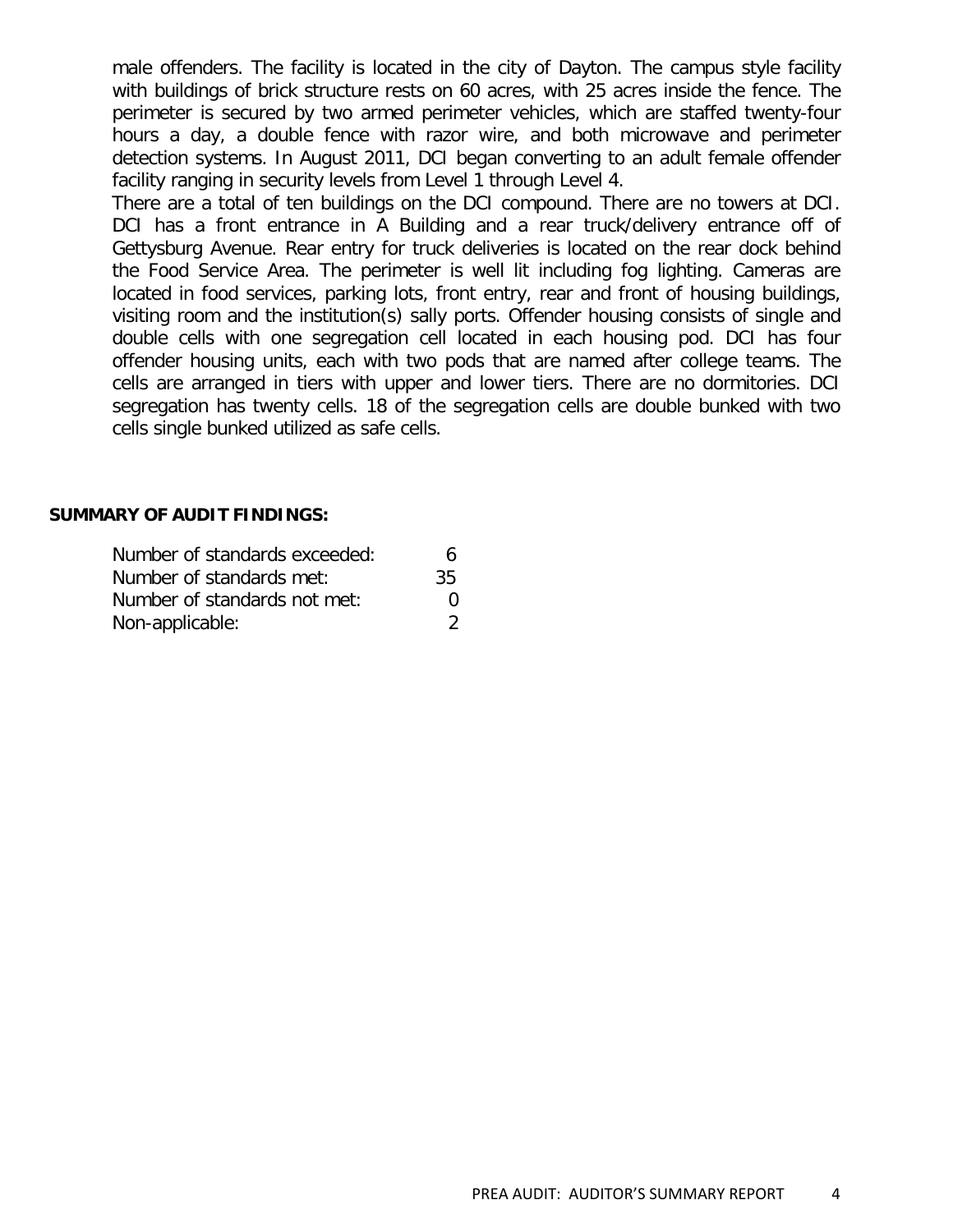# **§115.11 - Zero tolerance of sexual abuse and** s **coordinator**

 $\Box$  Exceeds Standard (substantially exceeds requirement of standard)

X Meets Standard (substantial compliance; complies in all material ways with the standard for the relevant review period)

 $\Box$  Does Not Meet Standard (requires corrective action)

The Ohio Department of Rehabilitation and Correction (ODRC) has 5 agency policies dealing with zero tolerance of sexual abuse and sexual harassment (79-ISA-01, 79-ISA-02, 79-ISA-03 and 79-ISA-05). Dayton Correctional Institution has a local policy for implementation of the agency policies to prevent, detect, and respond to sexual abuse and sexual harassment.

The Agency Director, Gary Mohr, set PREA compliance as one of his top priorities. He was committed in 2014 to have 8 of his facilities successfully complete PREA audits, which the agency achieved. In his 2015 interview, with this auditor, he indicated he was committed to having thirteen more of the Agency facilities complete successful PREA audits in the coming year.

Andrew Albright is the PREA Coordinator for the agency. He has direct access to the agency Director Gary Mohr and meets regularly with him specifically to discuss PREA matters. Andrew has a group of central office staff that work directly on PREA policy, standards adherence and computer streamlining of the audit process and monitoring. Andrew and this staff have a keen understanding of the standards and the audit procedures. He acknowledged that he has sufficient time to dedicate to his responsibilities ensuring PREA standards are followed and concerns addressed during his interview.

Justin Johnson was placed in the position of PREA Manager at Dayton Correctional Institution two months prior to the audit. He indicated during the interview that he has sufficient time to perform his PREA duties and responsibilities. The auditor was impressed with his knowledge of the standards during the site visit. He indicated he has direct access to the Warden on all PREA matters and concerns.

## **§115.12 - Contracting with other entities for the confinement of inmates**

 $\Box$  Exceeds Standard (substantially exceeds requirement of standard)

X Meets Standard (substantial compliance; complies in all material ways with the standard for the relevant review period)

Does Not Meet Standard (requires corrective action)

The auditor interviewed Kevin Stockdale, Deputy Director Administration, who oversees contracts with the two private prisons (Lake Erie Correctional Institution and North Central Correctional Complex). During his interview he indicated ODRC has a full time Contract Monitor at each facility to monitor day-to-day operations. These Contract Monitors report directly to the Regional Director. Mr. Stockdale further indicated that these two facilities receive numerous policy compliance site visits. These site visits include the Regional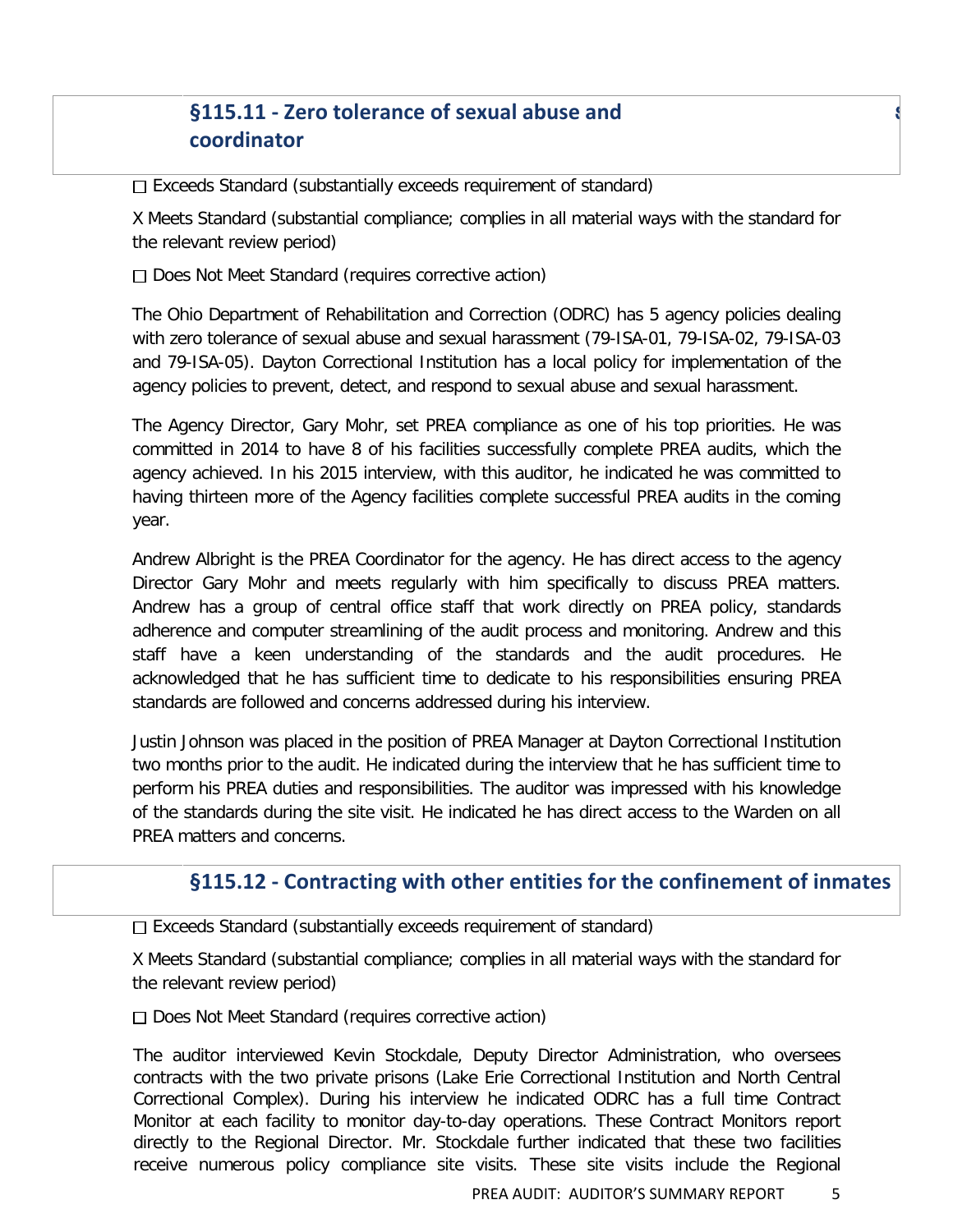Medical/Mental/Recovery Services Monitor, and the Regional Director with a Regional Team. The Bureau of Agency Policy and Operational Compliance conducts an annual Internal Management Audit to include a PREA Compliance Review. Contract facilities are required to follow ODRC Policies, which include all Zero Tolerance of Sexual Abuse and Sexual Harassment Polices. A PREA Compliance Review was conducted at both facilities in October 2014 with the next one scheduled to be held in June of 2015.

Lake Erie Correctional Institution and North Central Correctional Complex are both for their PREA audits this fall.

#### **§115.13 – Supervision and Monitoring**

 $\Box$  Exceeds Standard (substantially exceeds requirement of standard)

X Meets Standard (substantial compliance; complies in all material ways with the standard for the relevant review period)

 $\Box$  Does Not Meet Standard (requires corrective action)

The Agency requires each of its institutions to establish and maintain a staffing plan. This was confirmed during the interview with Warden Jackson. She indicated she receives a daily summary of the facility activities and it includes a report of staffing and any deviation. Warden Jackson stated their staffing plan takes into account generally accepted detention practices, physical plant, inmate population and prevalence of substantiated and unsubstantiated sexual abuse allegations. The Warden, PREA Manager and Security staff reviews this plan annually.

There are currently 158 cameras throughout Dayton Correctional Institution. The facility has identified 5 classrooms and the gymnasium storage area as having blind spots. The facility is in the process of acquiring the cameras for installation. In the meantime these areas have additional rounds made by staff. None of the cameras in the housing unit create crossing gender viewing issue for inmates showering, changing clothes or utilizing the toilet.

Department Policy 310-SEC-31 requires intermediate-level and higher-level supervisors to conduct and document unannounced rounds on each shift. Policy 50-PAM-02 prohibits staff from alerting other staff members that these supervisory rounds are occurring, unless such announcement is related to the legitimate operational functions of the facility. Intermediate and high level interviews indicated that they make rounds at random times visiting all areas in a random sequence.

## **§115.14 – Youthful Inmates**

Dayton Correctional Institution has no youthful offenders. It is an adult facility. Standard does not apply.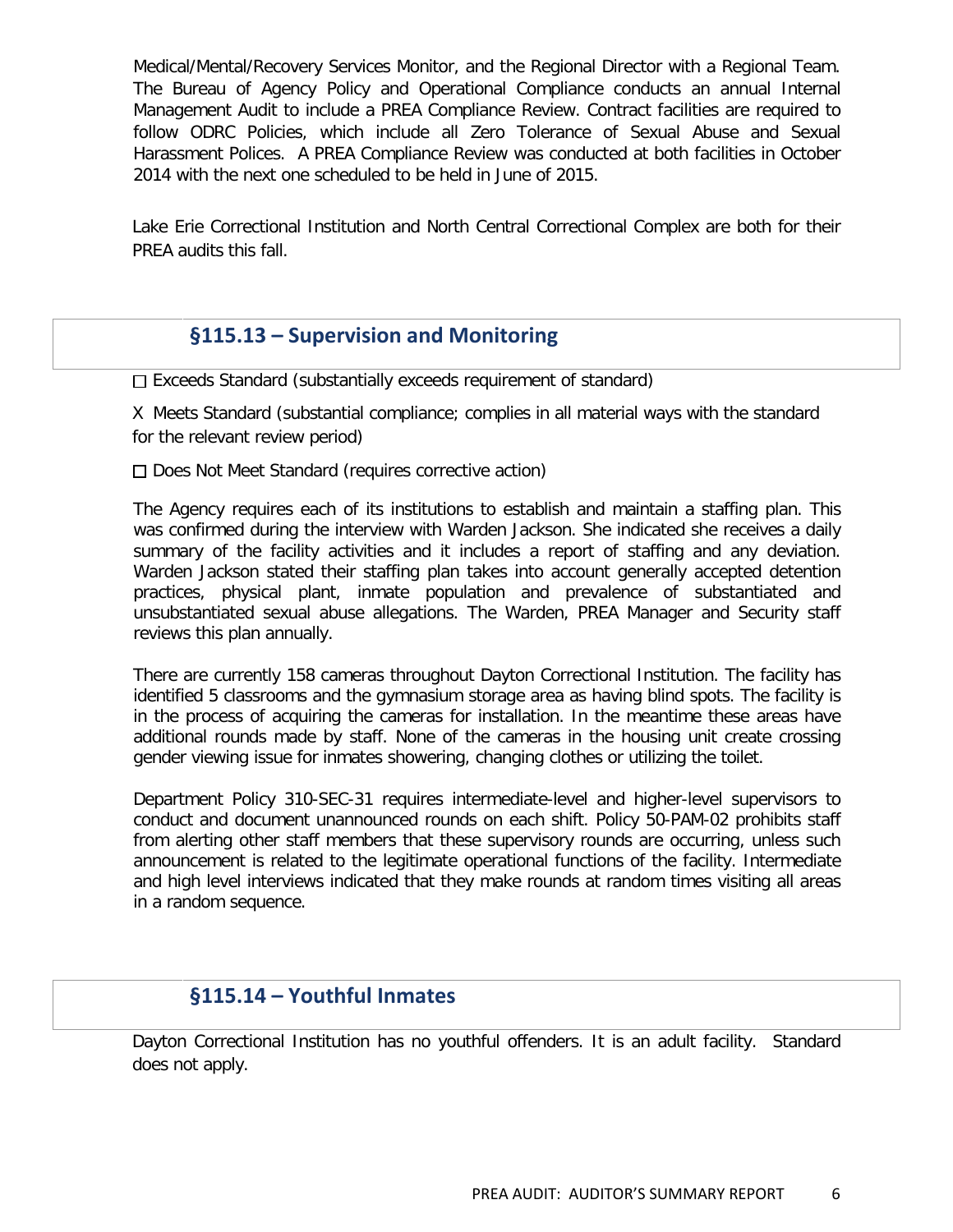#### **§115.15 – Limits to Cross-Gender Viewing and Searches**

 $\Box$  Exceeds Standard (substantially exceeds requirement of standard)

X Meets Standard (substantial compliance; complies in all material ways with the standard for the relevant review period)

 $\Box$  Does Not Meet Standard (requires corrective action)

Warden Jackson and PREA Manager Justin Johnson indicated during their interviews that Dayton Correctional Institution has not conducted any cross gender strip searches and should one ever be conducted it will be logged along with the exigent circumstance requiring it being done. ODRC Policy 310-SEC-01 prohibits staff from conducting cross gender strip searches or cross-gender visual body cavity searches except in exigent circumstances or when performed by medical practitioners. The auditor reviewed training records demonstrating all staff has received training on conducting cross-gender pat-down searches of transgender and intersex inmates in a professional and respectful manner. This training also reinforced the policy of never frisking transgender and intersex inmates for the purpose of determining genitalia status. Line staff and supervisors confirmed the policy and practice during the interview process. During staff interviews the auditor confirmed that female inmates are never restricted from any programming or visits because female staff were not available to conduct pat down searches. Female staff is available in sufficient numbers on all shifts

As noted earlier the auditor reviewed camera locations and transmissions to ensure cross gender viewing was not possible. During the tour of the facility the auditor took notice of areas having showers and toilets to ensure privacy. The showers have curtains with the majority of toilets being located in cells while toilets in other areas had doors. The auditor observed male staff announcing their presence when entering inmate living areas. Interviews with the inmates also confirmed this practice.

#### **§115.16 – Inmates with Disabilities and Inmates** w ho a **English** Proficient

 $\Box$  Exceeds Standard (substantially exceeds requirement of standard)

X Meets Standard (substantial compliance; complies in all material ways with the standard for the relevant review period)

 $\Box$  Does Not Meet Standard (requires corrective action)

Dayton Correctional Institution has a contract with Affordable Language Services, providing signing for the deaf as well as providing interpretive services for all languages. On arrival at the institution inmates receive a facility handbook on the Agency PREA policy to each inmate. This booklet contains phone numbers and addresses outlining to inmates how and to whom to report sexual abuse. Inmates keep this book for 14 days. This booklet also includes the phone number and address of an outside support group. Copies of this book are available for them on each of the living units. On Thursday of each week inmates are brought to a classroom, for a complete orientation and to view a video on the agency zero tolerance of sexual abuse. This video is close captioned and signed. At the conclusion of the video inmates are allowed to ask questions of staff regarding PREA.

During the site visit the auditor interviewed a blind inmate. She indicated she received all the agency zero tolerance policy information on sexual abuse and sexual harassment. When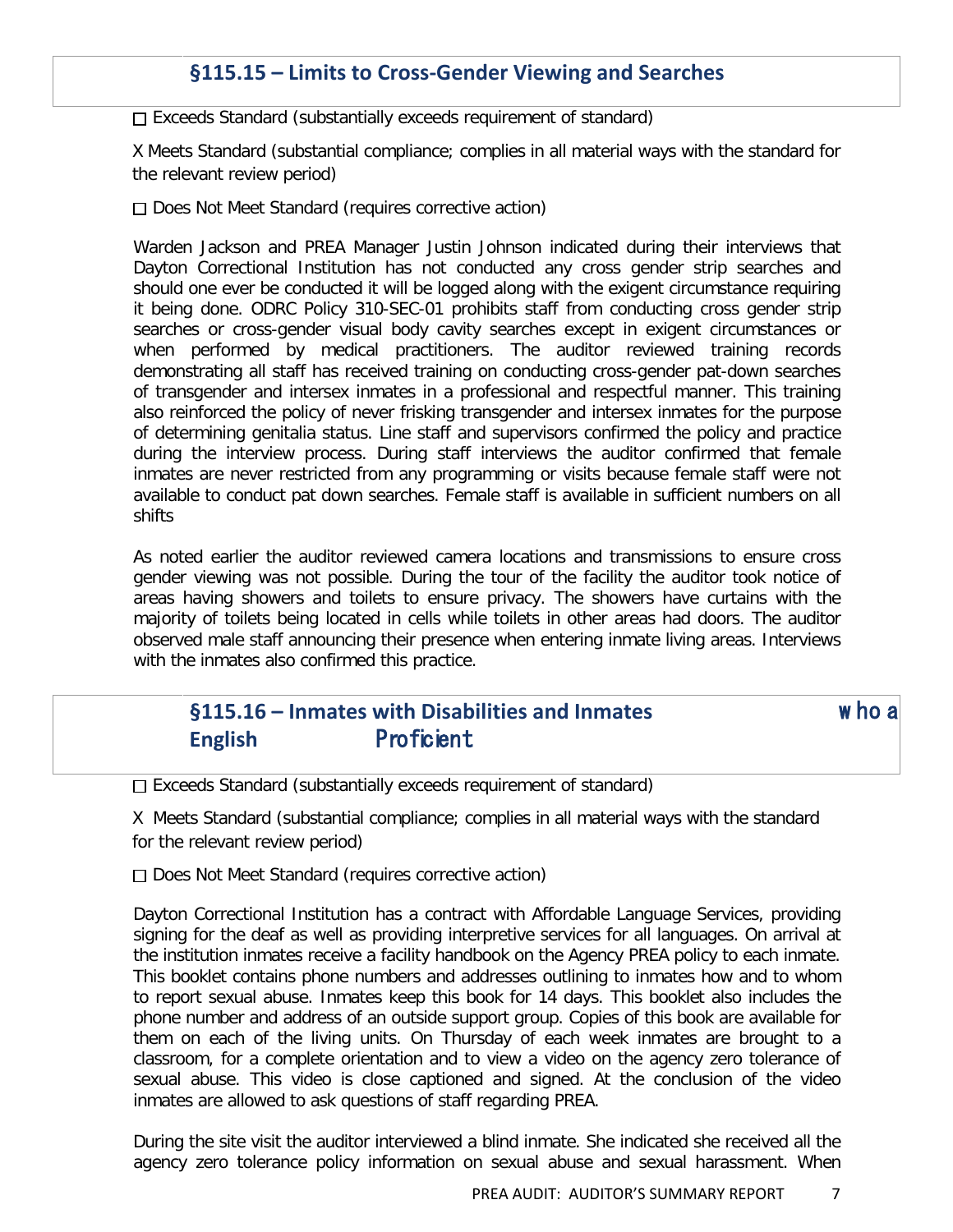questioned by the auditor she indicated she knew how to report sexual abuse if necessary and was aware of third party reporting if needed. In fact this inmate has filed a sexual abuse allegation against another inmate.

In every instance where the auditor questioned staff about the use of interpreters in sexual abuse/harassment cases, the staff indicated they couldn't be used except in limited situations.

#### **§115.17 – Hiring and Promotion Decisions**

 $\Box$  Exceeds Standard (substantially exceeds requirement of standard)

X Meets Standard (substantial compliance; complies in all material ways with the standard for the relevant review period)

□ Does Not Meet Standard (requires corrective action)

Policy 79-ISA-01 requires that criminal background record checks be conducted on anyone (employee, contractor, volunteer) who has contact with any inmate. Employees and contractors are required to have an additional background check done at least every five years. Dayton Correctional Institution is currently up to date with their 5-year recheck of criminal backgrounds. The agency also has a procedure in place by which employees are asked to disclose any sexual misconduct under PREA. This will take place during the annual process on all employees and is documented. The auditor reviewed this annual contact.

The auditor had the opportunity to review personnel files, and talk to the Human Resource staff person about hiring practices and promotions. ODRC policy 34-PRO-07 prohibits hiring or promoting anyone who may have contact with inmates. It also prohibits enlisting the services of any contractor who may have contact with inmates that engaged in sexual abuse in a prison, jail, lockup, community confinement facility, juvenile facility, or other institution. They are not allowed in any ODRC facility if they been convicted of engaging or attempting to engage in sexual activity in the community facilitated by force, overt or implied threats of force, or coercion, or if the victim did not consent or was unable to consent or refuse been civilly or administratively adjudicated to have engaged in the activity. All files that were reviewed showed completed background checks prior to entering the individual entering the facility.

#### **§115.18 – Upgrades to Facilities and Technology**

 $\Box$  Exceeds Standard (substantially exceeds requirement of standard)

X Meets Standard (substantial compliance; complies in all material ways with the standard for the relevant review period)

□ Does Not Meet Standard (requires corrective action)

Dayton Correctional Institution has made no modifications or expansions to the existing physical plant since August 20, 2012. As previously noted there are currently 158 cameras throughout the facility none creating any privacy concerns. The Warden indicated that she submitted a request for camera upgrades in this budget year, which has been approved. These cameras will be placed in the areas the facility identified having blind spots.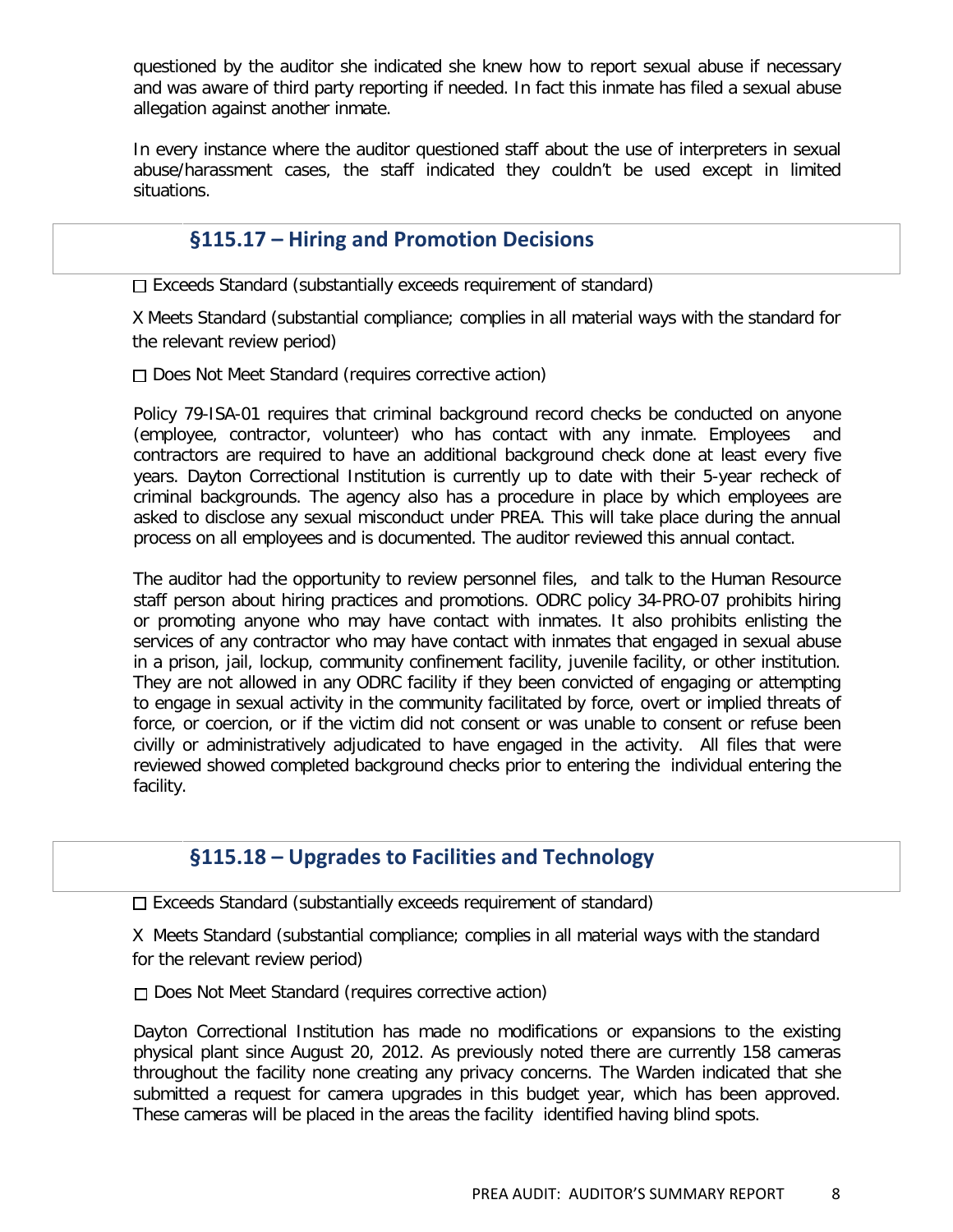#### **§115.21 – Evidence Protocol and Forensic Medical Examinations**

X Exceeds Standard (substantially exceeds requirement of standard)

□ Meets Standard (substantial compliance; complies in all material ways with the standard for the relevant review period)

 $\Box$  Does Not Meet Standard (requires corrective action)

At Dayton Correctional Institution all cases of alleged sexual abuse are presumed a crime until the Ohio State Patrol determines the allegation does not rise to the level of a felony at which point the case is referred back to the facility investigator for an administrative investigation. Both the facility investigator and the Ohio State Patrol attended the same Sexual Abuse training through the MOSS Group. The training content was reviewed and protocols were found to be adapted from DOJ's Office Sexual Assault Medical Forensic Examinations publication adopted after 2011. Both agencies go to great lengths to ensure no case is jeopardized because correct protocols are not followed. In most cases ODRC attempts to have both investigators attend the same training, the same day so both hear the identical information.

Miami Valley Hospital is the local hospital that Dayton utilizes for all forensic exams. There is no cost to the inmate for any part of this exam or any follow up if necessary. There have been four forensic exams conducted by this hospital in the last 12 months. The Montgomery County Prosecutor Victims of Crimes Division provides support service for inmates housed at Dayton. There is currently a three-year MOU to provide these advocate services to victims of sexual assault. The auditor interview with the supervisor at this center verified the service they offer and provide. Posters from this Center are placed throughout the facility providing contact information. There are phone numbers and addresses posted. The facility also has trained eleven Victim Support Staff members to provide advocate services on all shifts to alleged victims of assault. These qualified staff have received the additional training to provide this service. The auditor did verify the training that each receives.

#### **§115.22 – Policies to Ensure Referrals of Allegations for Investigations**

 $\square$  Exceeds Standard (substantially exceeds requirement of standard)

X Meets Standard (substantial compliance; complies in all material ways with the standard for the relevant review period)

Does Not Meet Standard (requires corrective action)

ODRC policy 79-ISA-01 requires that an administrative or criminal investigation be completed for all allegations of sexual abuse and sexual harassment. ODRC has a written MOU with the Ohio State Highway Patrol outlining the responsibilities for each agency in the process of handling all sexual abuse investigation. The investigation policy for sexual abuse investigations is published on the ODRC website. As previously noted in the narrative Dayton experienced time frame incidents and other procedural concerns with the prior facility Investigator. He was replaced and the current Investigator reviewed and completed what was necessary with all previous files. Both he and myself looked at all case files. The auditor was satisfied that each case was handled and investigated properly and all of newer case are currently be handled according to agency policy.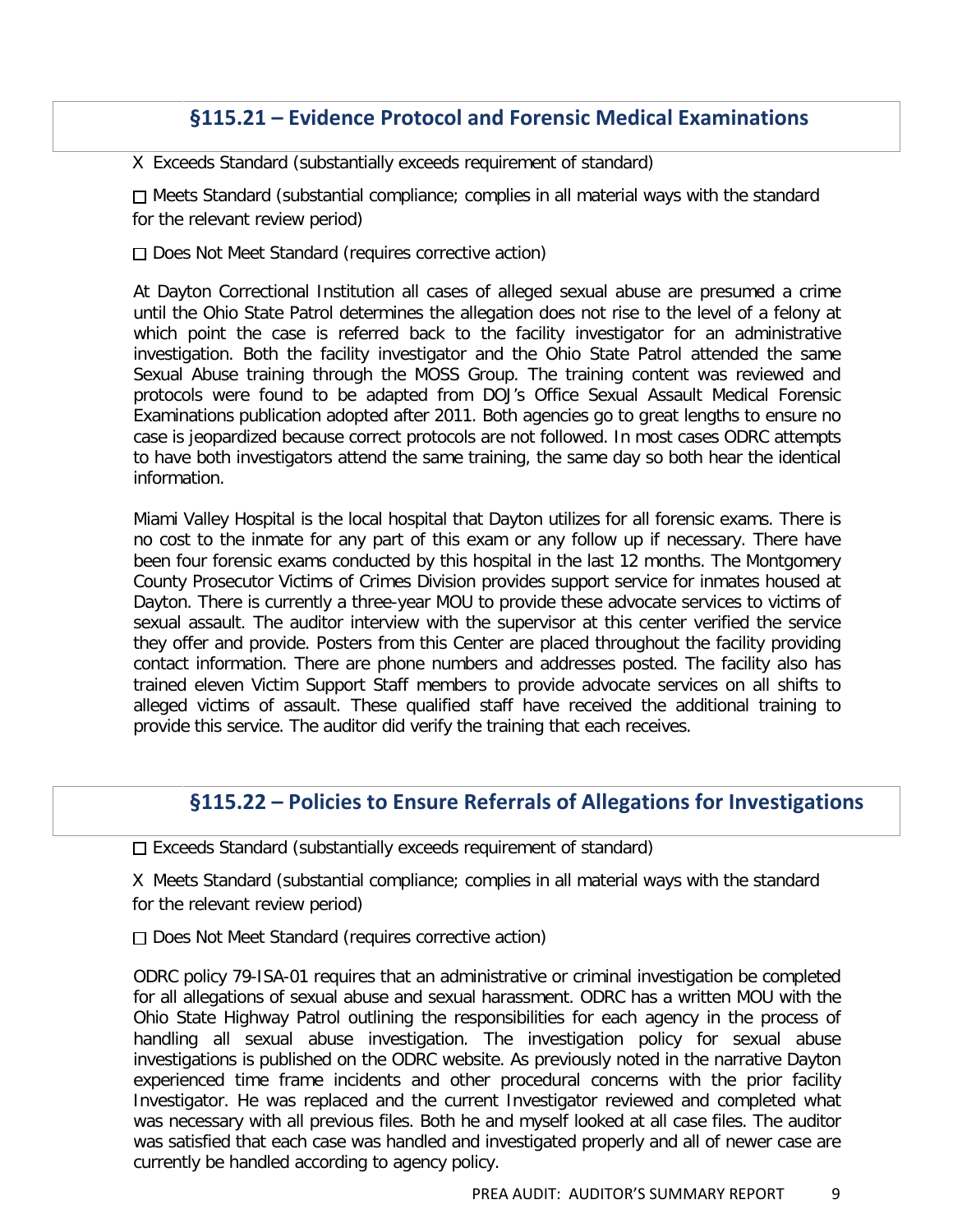## **§115.31 – Employee Training**

X Exceeds Standard (substantially exceeds requirement of standard)

 $\Box$  Meets Standard (substantial compliance; complies in all material ways with the standard for the relevant review period

 $\Box$  Does Not Meet Standard (requires corrective action)

Making sure that all staff is trained on the agency "Zero Tolerance" policy is a primary goal of the Director and very much apparent as one of the priorities the Warden at Dayton. Making sure staff, volunteers and contractors know what behavior will not be tolerated and how staff must respond to incidents of sexual abuse is a top mission for the Warden and her training department. The Auditor reviewed the training curriculum and it follows all of the requirements set forth in the standard. Staff that was interviewed was clear on their responsibilities in dealing with sexual abuse and sexual harassment. All staff has received the PREA mandatory training. Agency policy requires all staff receive annual refresher training on PREA and ODRC Zero Tolerance Policy instead of every two years as required by the standard. Each staff member acknowledges by signature that they understand the training. All staff at Dayton Correctional Institution is trained to be first responders and each carries a credit card sized card with their responsibilities when responding.

#### **§115.32– Volunteer and Contractor Training**

□ Exceeds Standard (substantially exceeds requirement of standard)

X Meets Standard (substantial compliance; complies in all material ways with the standard for the relevant review period)

 $\Box$  Does Not Meet Standard (requires corrective action)

All contractors and volunteers at Dayton must receive PREA training prior to assuming their responsibilities. The auditor reviewed training records for volunteers and contractors currently working and confirmed each signs a PREA training document acknowledging they understand the training. A contractor and volunteer were interviewed and both confirmed they received a background check and PREA training prior to assuming their duties and indicated the training they received included what the consequences were for any violation to the ODRC policy.

#### **§115.33 – Inmate Education**

Exceeds Standard (substantially exceeds requirement of standard)

X Meets Standard (substantial compliance; complies in all material ways with the standard for the relevant review period)

 $\Box$  Does Not Meet Standard (requires corrective action)

Upon arrival in the receiving area at Dayton each inmate receives a booklet with information explaining the agency's zero-tolerance policy regarding sexual abuse and sexual harassment and how to report incidents or suspicions of sexual abuse or sexual harassment verbally, anonymously and in writing. It also contains the contact information for support services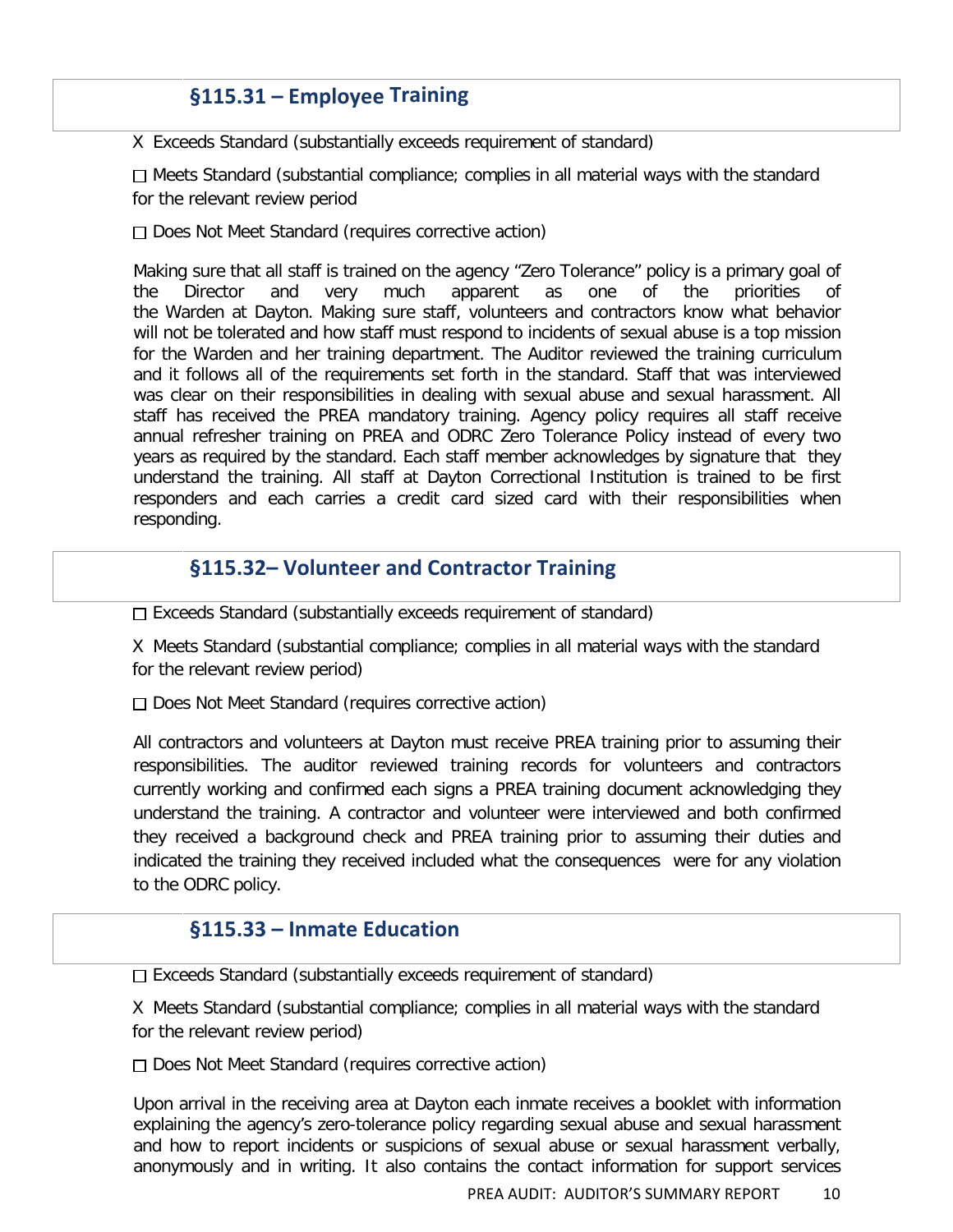from Montgomery County Prosecutor Victims of Crimes Office. On Thursday of each week new arriving inmate receives an in-depth orientation on PREA. This includes a video that is close captioned and signed with a question and answer session with a staff member upon completion of the video. Interviews conducted with the intake staff and interviews conducted with inmates confirmed that information is provided both verbally and in writing. The facility provided documentation those inmates who have been at the institution prior to the implementation of PREA received written materials and viewed the video.

#### **§115.34 – Specialized Training: Investigations**

X Exceeds Standard (substantially exceeds requirement of standard)

 $\Box$  Meets Standard (substantial compliance; complies in all material ways with the standard for the relevant review period)

Does Not Meet Standard (requires corrective action)

The Dayton Investigator and the Ohio State Highway Patrol Investigator both attended the same PREA Investigators Training through the Moss Group. Among other things, this training ensures proper communication is achieved so that cases are not lost due to poor communications. At Dayton each keeps the other informed through constant contact via the phone or email. Their training also included techniques for interviewing sexual abuse victims in confine settings, proper use of Miranda and Garrity warnings, sexual abuse evidence collection in confinement settings, and the criteria and evidence required to substantiate a case for administrative action or prosecution referral. The investigator takes into account the mental illnesses, intellectual disabilities, and other issues that evolve with the specialty populations when conducting her investigations. The excellent working relationship between both agencies is impressive. Each Investigator keeps the other informed of every facet of the case, which is clearly reflected in the case files.

#### **§115.35 – Specialized training: Medical and mental health care**

 $\square$  Exceeds Standard (substantially exceeds requirement of standard)

X Meets Standard (substantial compliance; complies in all material ways with the standard for the relevant review period)

 $\Box$  Does Not Meet Standard (requires corrective action)

All the Medical and Mental Health staff currently working at Dayton have taken specialized training over and above the mandatory staff PREA training. This specialized training covered: how to detect and access signs of sexual abuse and sexual harassment, how to preserve evidence, how to respond to victims and how and to whom to report incidents. Interviews with medical and mental health staff confirmed this specialized training was received. Training records also reflect all full and part time medical and mental health staff has received this specialized training.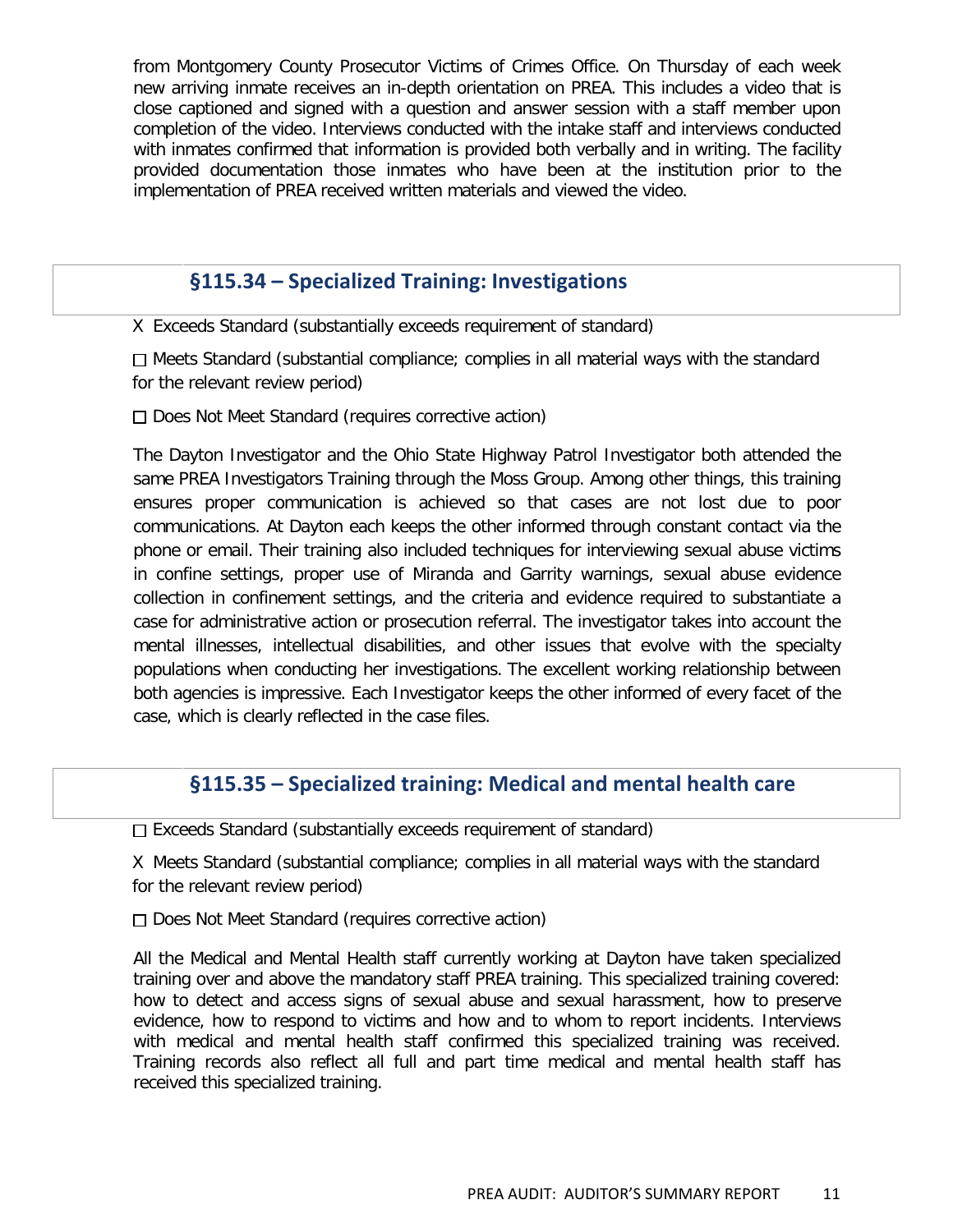#### **§115.41 – Screening for Risk of Victimization and Abusiveness**

X Exceeds Standard (substantially exceeds requirement of standard)

 $\Box$  Meets Standard (substantial compliance; complies in all material ways with the standard for the relevant review period)

 $\Box$  Does Not Meet Standard (requires corrective action)

Each inmate arriving at Dayton receives a screening for risk of sexual abuse victimization or sexual abusiveness toward other inmates. This must be accomplished within 72 hours of arrival and normally completed on the day of arrival. The policy also requires that the facility reassess each inmate's risk of victimization or abusiveness within 30 days after the inmate's arrival at the facility, based upon any additional, relevant information received by the facility since the intake screening. Typically this reassessment is done within 14 days after arrival. The ODRC PREA Risk Assessment Process was originally implemented using paper forms and scanned into their document imaging system (Onbase). This continued until their automated PREA Assessment Process was put into production on September 8, 2014. This system allows each facility to easily share information throughout the Agency.

The auditor observed the following process while at Dayton. Upon admission to the facility, the inmate is immediately assessed by the Medical Department. The assigned nurse initiates the assessment and completes the first screen. The Nurse asks: 1) if the inmate has a mental, physical, or developmental disability; (2) The age of the inmat $\theta$  the physical build of the inmate; (4) Whether the inmate has previously been incarcerated. (5) Whether the inmate's criminal history is exclusively nonviolent $6$ ) W hether the inm ate has prior convictions for sex offenses against an adult or child;(7) Whether the inmate is or is perceived to be gay, lesbian, bisexual, transgender, intersex, or gender nonconforming; (8) Whether the inmate has previously experienced sexual victimization; 9) the inm ate's own perception of vulnerability; and (10) w hether the inm ate is detained solely for civil immigration purposes. The Nurse also determines if the inmate is perceived to be gender nonconforming. The assessment is then put into a queue for the Case Managers. Any inmate who may be at risk based on this screening is sent to mental health and or medical.

The Case Managers check their "In-Progress" assessments at least daily and complete the second screen. The assessment then goes into the Unit Manager queue. The Unit Managers check their "Pending UM" cases and determines if the inmate does not need a PREA Classification or they recommend a classification: **Victim (High Risk):** Previous victim of sexual abuse in an institution setting – automatic classification, **Abuser (High Risk):** Previously sexually abused another in an institution setting – automatic classification, **Potential Victim**: At risk of victimization, **Potential Abuse**r: At risk of abusing.

If a PREA Classification is recommended, the UMC in conjunction with the Unit Team determines the final classification and develops the PREA Accommodation Strategy. This strategy addresses housing, programs, work and education with the goal of keeping the inmates safe. All transgender and intersex inmates are automatically referred to the PREA Accommodation Strategy Team. This team is chaired by the PREA Compliance Manager and includes the Unit Team, Medical and Mental Health staff. The teams meet with the inmate to discuss his views and develop a PREA Accommodation Strategy.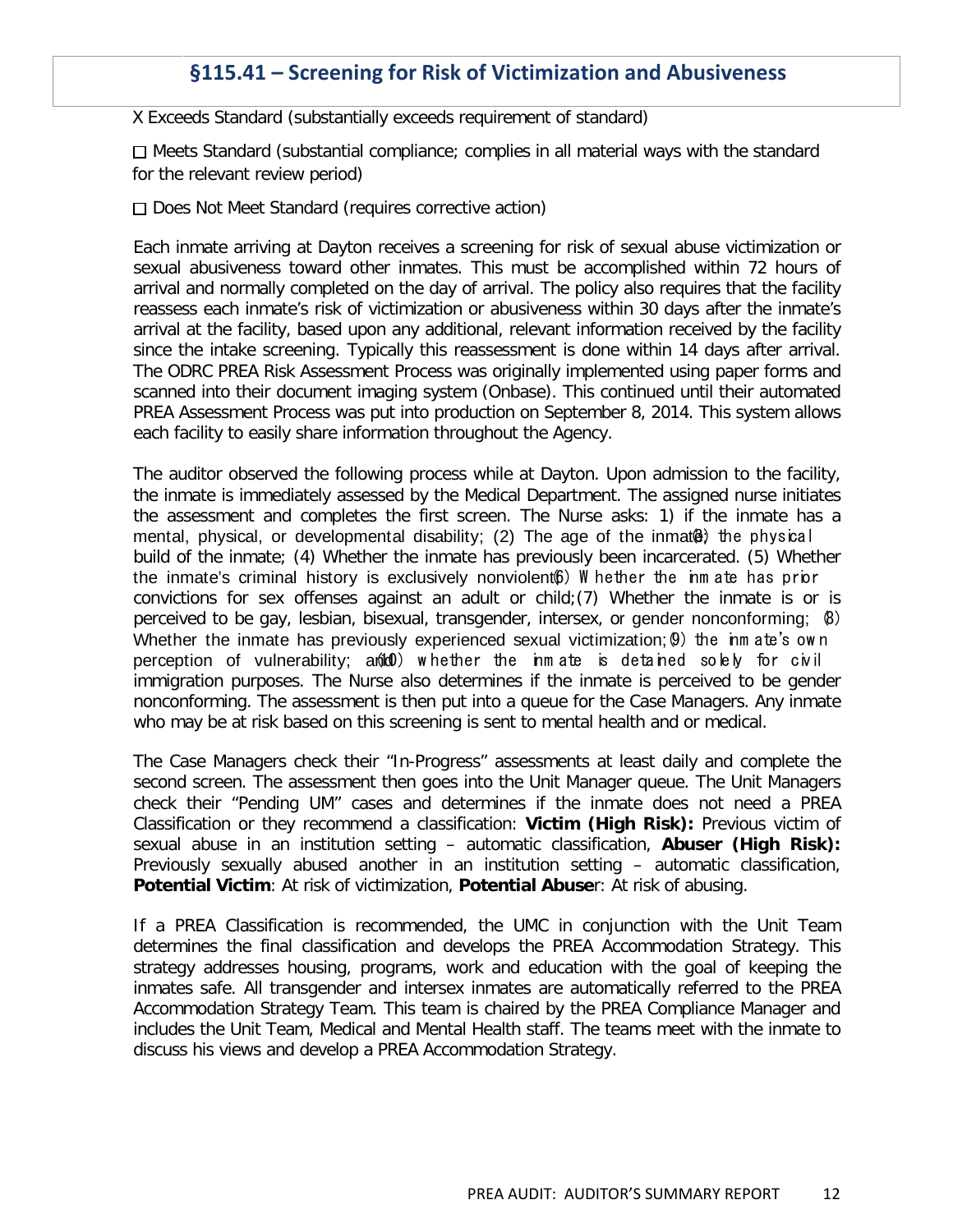## **§115.42 – Use of Screening Information**

 $\Box$  Exceeds Standard (substantially exceeds requirement of standard)

X Meets Standard (substantial compliance; complies in all material ways with the standard for the relevant review period)

 $\Box$  Does Not Meet Standard (requires corrective action)

The auditor interviewed members of the intake staff Medical Staff to question them on how the screening forms; Screening for Sexual Abusive Behavior and Screening for Potential Sexual Victimization are used to determine work/housing and education assignments. The placement of transgendered and/or intersex inmates is done only after a careful review of the case by the PAST (PREA Accommodation Strategy Team) committee.Transgender and Intersex inmates receive a face-to-face review at least every six months where their program assignment, work assignment, discipline record as well as their views with respect to their safety is questioned.

#### **§115.43 – Protective Custody**

 $\Box$  Exceeds Standard (substantially exceeds requirement of standard)

X Meets Standard (substantial compliance; complies in all material ways with the standard for the relevant review period)

□ Does Not Meet Standard (requires corrective action)

ODRC policy 79-ISA-04 prohibits the placing of inmates at high risk for sexual victimization in involuntary segregated housing unless an assessment of all available alternatives has been made and a determination has been made that there is no available alternative means of separation from likely abusers. There has been no case where segregation was used to place inmates at high risk of victimization in the last 12 months. This was confirmed with both the Warden and Segregation Supervisors. Inmates interviewed, at risk for victimization, indicated they were never placed in segregation. The auditor interviewed inmates determined to be at risk for victimization either as a result of the intake screening process or because they had already been victimized. Each indicated they were never placed in segregation.

#### **§115.51 – Inmate Reporting**

□ Exceeds Standard (substantially exceeds requirement of standard)

X Meets Standard (substantial compliance; complies in all material ways with the standard for the relevant review period)

 $\Box$  Does Not Meet Standard (requires corrective action)

Dayton utilizes Franklin County Juvenile Detention Facility as the way for their inmates to report abuse or harassment to a public or private entity or office that is not part of the agency. There is an MOU with ODRC that requires immediately notifying the facility that a report of sexual abuse had been made. The inmate may make the alleged abuse report confidentially to the number indicated on the posters throughout the facility. This number is monitored 24 hours a day. Franklin County Detention Facility notifies the Chief Inspector for ODRC who in turns immediately notifies the facility Investigator so a PREA case can be initiated.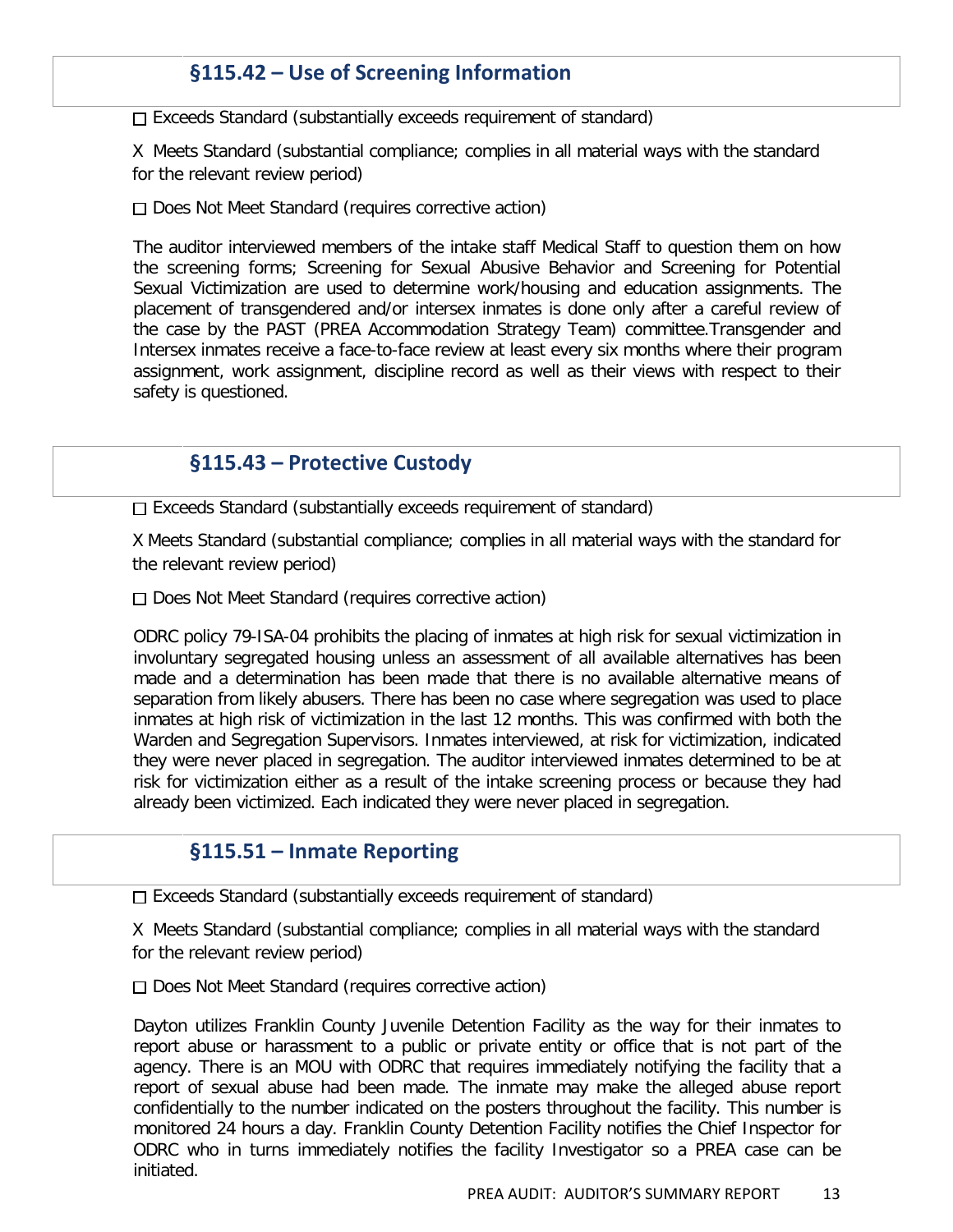ODRC policy 79-ISA-01 mandates that staff accept reports of sexual assault and sexual harassment made verbally, in writing, anonymously, and from third parties. Staff is required to document verbal reports. This mandate was confirmed to the auditor during random staff interviews and with the interview with the investigator.

#### **§115.52 – Exhaustion of Administrative Remedies**

Dayton does not have administrative procedures through the inmate grievance process regarding sexual abuse complaints. THE STANDARD IS NOT APPLICABLE

#### **§115.53 – Inmate Access to Outside Confidential Support Services**

□ Exceeds Standard (substantially exceeds requirement of standard)

X Meets Standard (substantial compliance; complies in all material ways with the standard for the relevant review period)

 $\Box$  Does Not Meet Standard (requires corrective action)

Dayton provides inmates with access to Montgomery County Prosecutor's Office Victim of Crimes Division, a victim's advocate, for emotional support services related to sexual abuse. Posters throughout the facility list the mailing address and phone number for this group and letters mailed out to this agency are treated as confidential correspondence meaning the envelope is sealed by the inmate and not opened. The phone number is listed, however the number cannot be dialed from the inmate phone. Inmates can request their unit team call to the Office and then allow the inmate to talk in private for any support services. If needed as a result of an alleged sexual assault the inmate is asked as part of the PREA process if she would like the facility to contact the advocacy group for advocacy services with the request and response being documented. Dayton has an MOU for three years until 2017 to provide support and advocate services. The auditor spoke with the Director who confirmed the service that the Center would provide. Random interviews with inmates reflected that they were aware of the posters around the facility but since they had no specific need, were not sure of the services provided.

#### **§115.54 – Third-Party Reporting**

 $\Box$  Exceeds Standard (substantially exceeds requirement of standard)

X Meets Standard (substantial compliance; complies in all material ways with the standard for the relevant review period)

 $\Box$  Does Not Meet Standard (requires corrective action)

Dayton provides third party reporting of sexual abuse or sexual harassment through the Agency web site. There is a PREA section on the page allowing anyone to make a sexual abuse allegation on behalf of any inmate. The Auditor observed posters at the entrance to the facility and in the visiting room alerting visitors how to make a report on behalf of an inmate. Interviews with inmates indicated they were generally aware of third party reporting and how to accomplish it. Some of the inmates indicated during the random interviews that since the issue did not really affect them they did not pay much attention to the phone numbers on facility posters and the information available on the web page.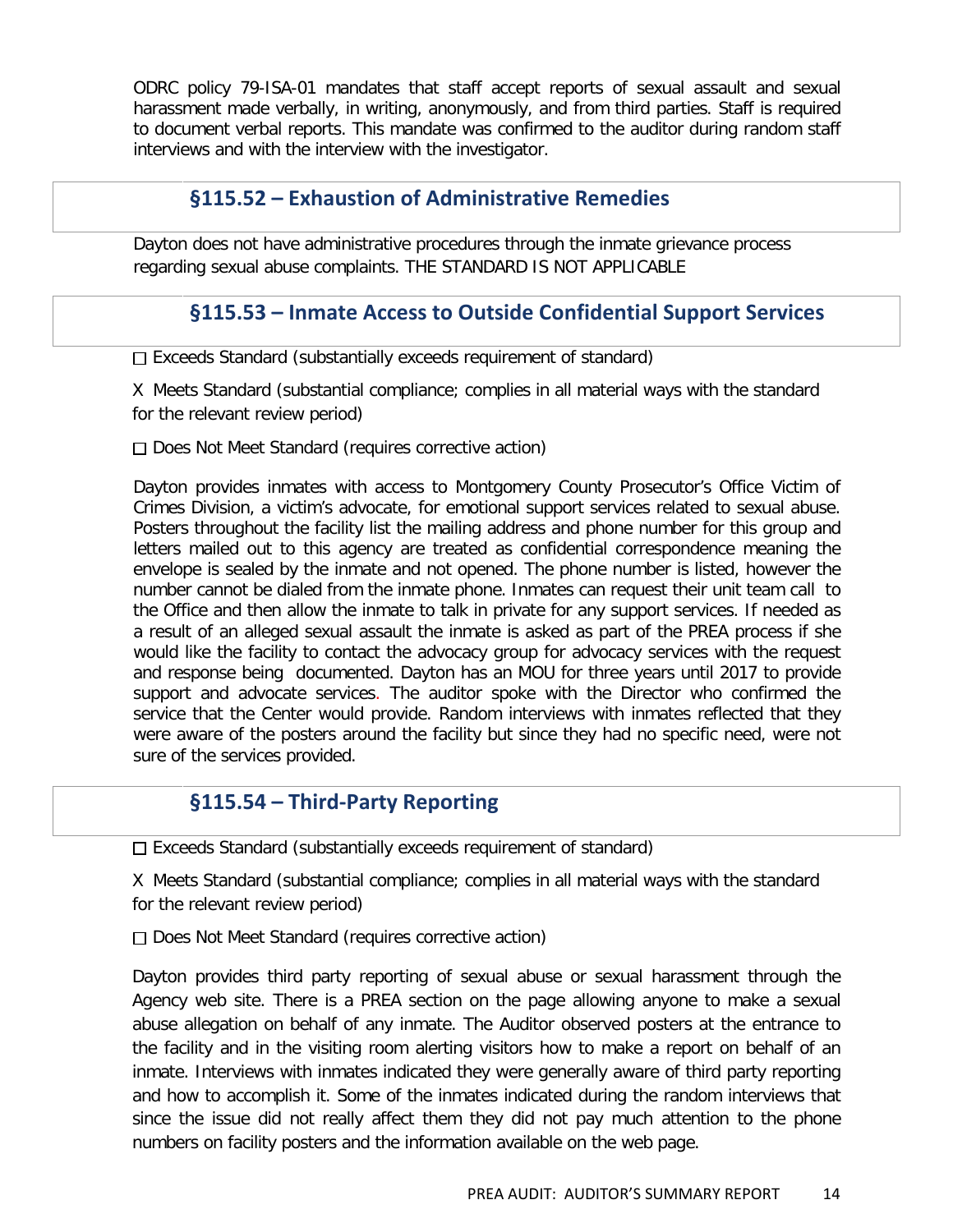## **§115.61 – Staff and Agency Reporting Duties**

 $\Box$  Exceeds Standard (substantially exceeds requirement of standard)

X Meets Standard (substantial compliance; complies in all material ways with the standard for the relevant review period)

 $\Box$  Does Not Meet Standard (requires corrective action)

ODRC policy 79-ISA-02 requires all staff to report immediately any knowledge, suspicion, or information regarding an incident of sexual abuse or sexual harassment that occurred in the facility. They are also required to report any suspicion or knowledge of retaliation against inmates or staff who reported such an incident as well any action or lack of action by staff that may have contributed to any incident or retaliation. Interviews with all staff confirmed this obligation and their responsibility to keep the information they may have received confidential except for investigative disclosure.

#### **§115.62 – Agency Protection Duties**

 $\Box$  Exceeds Standard (substantially exceeds requirement of standard)

X Meets Standard (substantial compliance; complies in all material ways with the standard for the relevant review period)

 $\Box$  Does Not Meet Standard (requires corrective action)

ODRC policy requires that anytime the agency or facility learn that an inmate is subject to a substantial risk of imminent sexual abuse, it takes immediate action to protect the inmate. The response from most staff interviewed by the auditor indicated that they would follow the same protocols as if an inmate actually reported he was sexually assaulted. The inmate is immediately secured, supervisor notified, Investigator and PREA Manager notified. The process was also reaffirmed during the interview with Warden Wanza Jackson. She indicated that there were no reported inmates at substantial risk during the last 12 months.

#### **§115.63 – Reporting to Other Confinement Facilities**

 $\Box$  Exceeds Standard (substantially exceeds requirement of standard)

X Meets Standard (substantial compliance; complies in all material ways with the standard for the relevant review period)

Does Not Meet Standard (requires corrective action)

ODRC policy 79-ISA-02 requires that, upon receiving an allegation that an inmate was sexually abused while confined at another facility, the Warden of the facility must notify the head of the facility or appropriate office of the agency/facility within 72 hours where sexual abuse is alleged to have occurred. There were no allegations made at Dayton involving sexual abuse allegations at another facility nor was the facility notified that an inmate arriving at their facility alleged sexual abuse while at Dayton.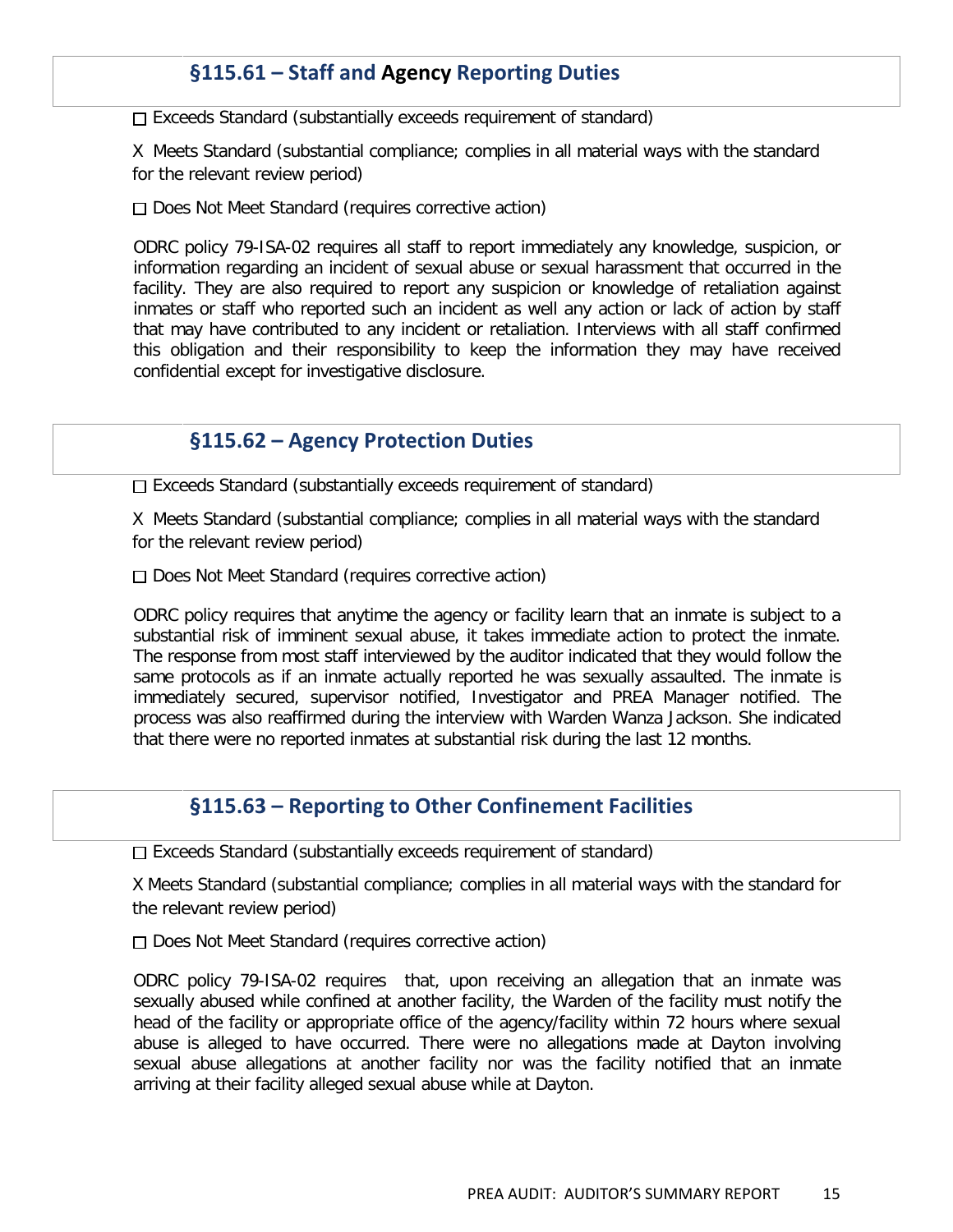#### **§115.64 – Staff First Responder Duties**

 $\Box$  Exceeds Standard (substantially exceeds requirement of standard)

X Meets Standard (substantial compliance; complies in all material ways with the standard for the relevant review period)

 $\Box$  Does Not Meet Standard (requires corrective action)

ODRC policy (79-ISA-02) outlines the specific duties of security and non-security personnel required when responding to allegations of sexual abuse. The auditor interviewed both a security and non-security staff person while at Dayton. Each described in detail what their responsibility involved after ensuring the safety of the alleged victim while ensuring that physical evidence is not destroyed or contaminated.

#### **§115.65 – Coordinated Response**

 $\Box$  Exceeds Standard (substantially exceeds requirement of standard)

X Meets Standard (substantial compliance; complies in all material ways with the standard for the relevant review period)

Does Not Meet Standard (requires corrective action)

Dayton Correctional Institution policy DCI-01 is the written institutional plan coordinating all actions to be taken in response to an incident of sexual abuse among staff first responders, medical and mental health practitioners, investigators, and facility leadership. Executive staff elaborated on the content of the policy and discussed each of their roles in the coordinated response, during their interviews.

#### **§115.66 – Preservation of ability to protect inmates from contact with** abusers

 $\Box$  Exceeds Standard (substantially exceeds requirement of standard)

X Meets Standard (substantial compliance; complies in all material ways with the standard for the relevant review period)

Does Not Meet Standard (requires corrective action)

The Ohio Department of Rehabilitation and Correction has not entered into a new or renewed any Collective Bargaining Agreement since August 20, 2012. The current agreement allows the Agency to remove staff alleged to have engaged in sexual abuse from inmate contact or placing the employee on paid leave pending the outcome of the investigation.

#### **§115.67 – Agency protection against retaliation**

 $\Box$  Exceeds Standard (substantially exceeds requirement of standard)

X Meets Standard (substantial compliance; complies in all material ways with the standard for the relevant review period)

 $\Box$  Does Not Meet Standard (requires corrective action)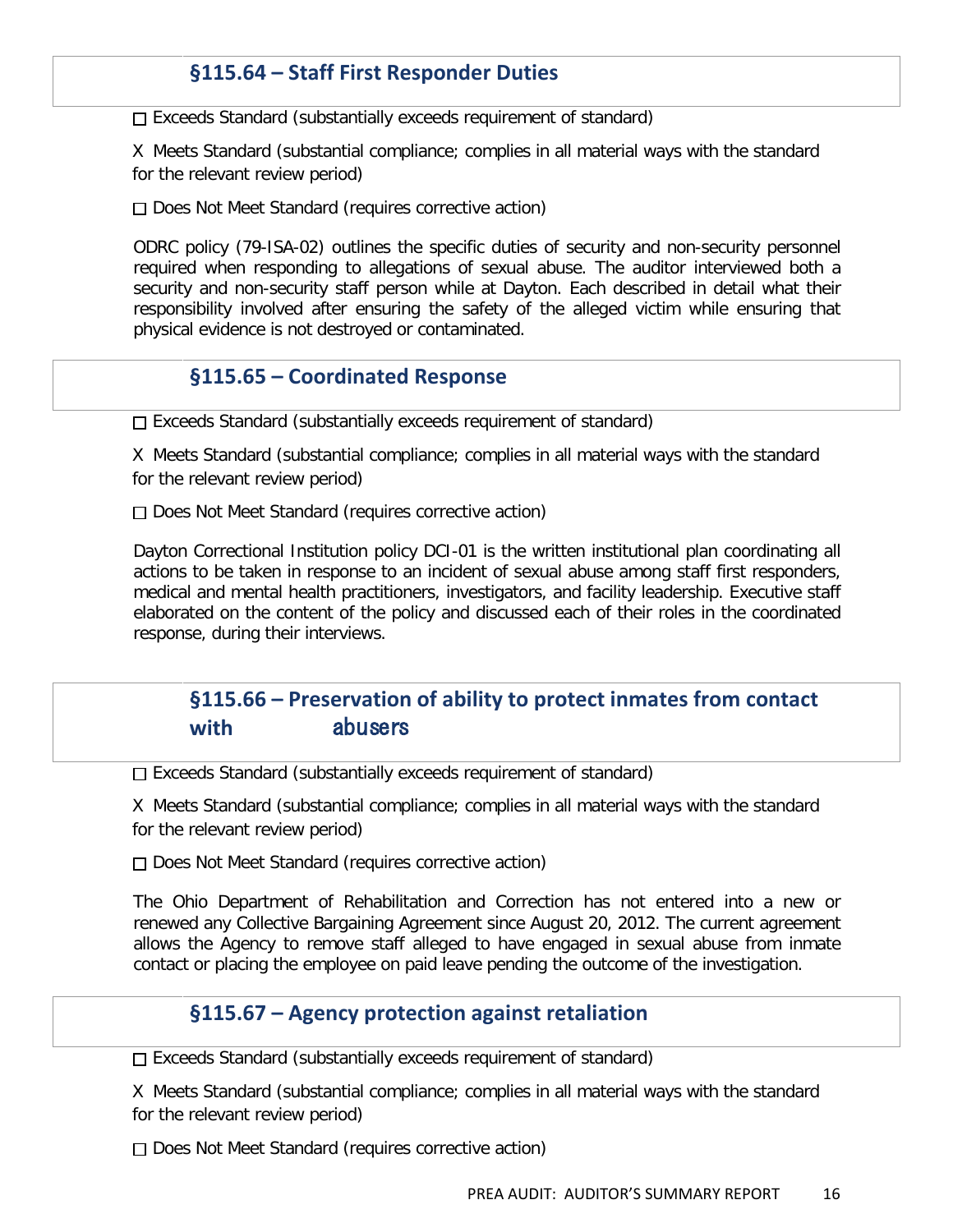ODRC policy 79-ISA-02 states that any inmates or staff member who reports sexual abuse or sexual harassment or cooperates with a sexual abuse or sexual harassment investigation will be free from retaliation by other inmates or staff.

Investigator Chris Case is the staff person charged with monitoring retaliation. The interview with the Investigator and the review of his investigative files support inmate periodic monitoring for at least 90 days and longer if needed. The monitoring requires looking at the inmate work assignments, disciplinary reports and evaluations and talking with the inmate. He indicated he would monitor staff retaliation much in the same way (job assignments and evaluations). There have been no retaliation complaints made during the last 12 months.

The previous Investigator, who was removed from the job, was not well organized, thorough or well documented with his case files regarding retaliation. When the current Investigator took over the position he monitored those inmates still in the facility to ensure they were not retaliated against.

#### **§115.68 – Post-Allegation Protective Custody**

 $\square$  Exceeds Standard (substantially exceeds requirement of standard)

X Meets Standard (substantial compliance; complies in all material ways with the standard for the relevant review period)

 $\Box$  Does Not Meet Standard (requires corrective action)

ODRC 79 ISA-04 prohibits the facility from placing inmates in segregation for protection that alleged to have suffered sexual abuse unless no alternative is available. Interviews conducted with the Warden, a Special Housing Unit Supervisor and a segregation line staff member confirmed that segregation has never been used to house inmates for protection after an alleged sexual assault.

#### **§115.71 – Criminal and Administrative Agency Investigations**

 $\Box$  Exceeds Standard (substantially exceeds requirement of standard)

X Meets Standard (substantial compliance; complies in all material ways with the standard for the relevant review period)

□ Does Not Meet Standard (requires corrective action)

The Ohio State Patrol is immediately contacted whenever any inmate makes an allegation of sexual abuse. If she determines no crime (felony) was committed the Dayton Investigator conducts an administrative investigation.

The auditor reviewed the training records of the facility investigator. As previously noted he received the special training required by standard 115.34. During his interview he informed the auditor that the credibility of an alleged victim, suspect, or witness is assessed on an individual basis and not determined by the person's status as an inmate or staff member. All forty six (46) alleged sexual abuse investigative files were reviewed. The new Investigator has a more organized approach with check lists for the investigative process and files. There is a very significant difference with the previous investigative files and the new files. As stated earlier there is a tremendous working relationship between both the Ohio State Patrol Investigator and the DCI Investigator.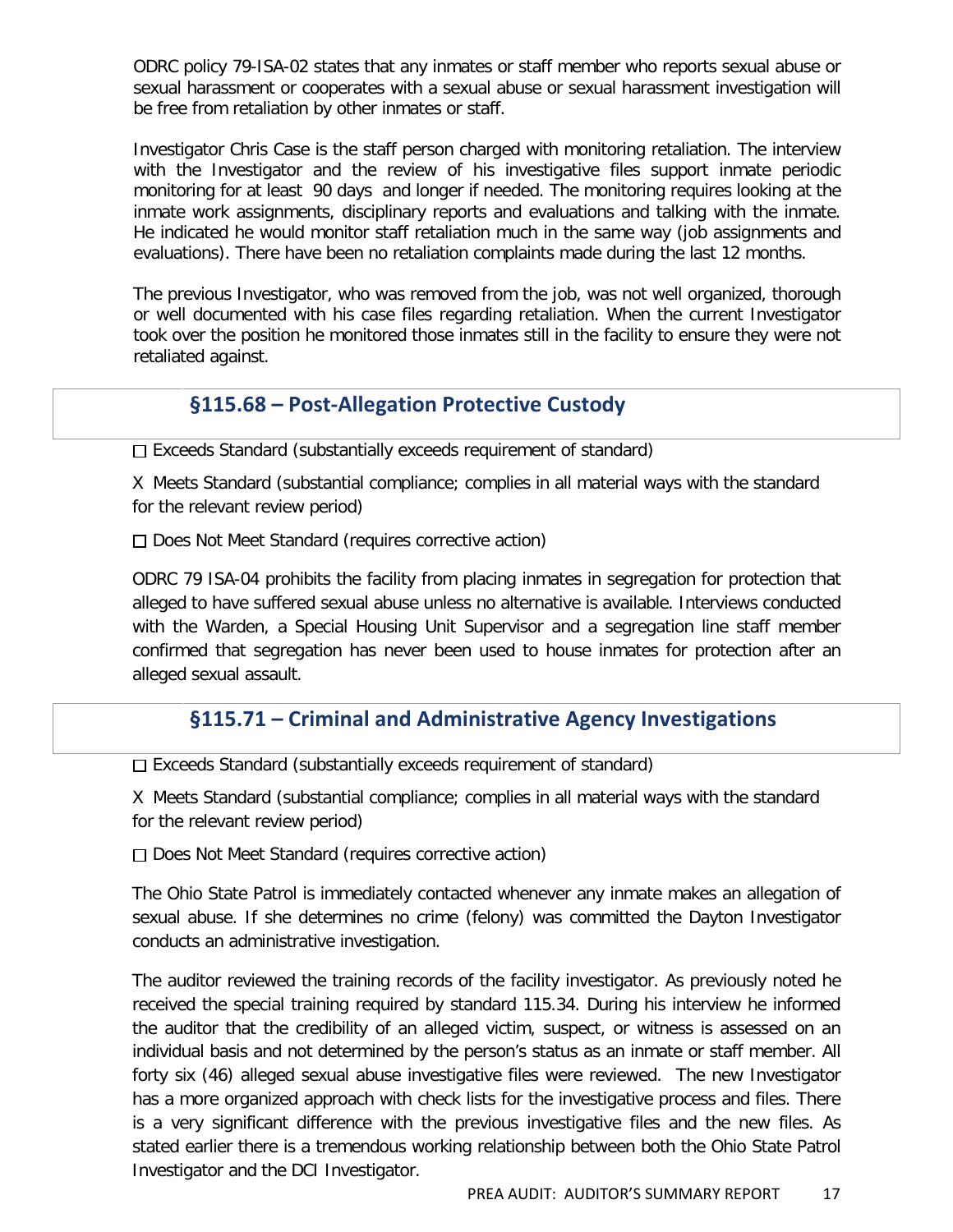#### **§115.72 – Evidentiary Standard for Administrative Investigations**

 $\Box$  Exceeds Standard (substantially exceeds requirement of standard)

X Meets Standard (substantial compliance; complies in all material ways with the standard for the relevant review period)

Does Not Meet Standard (requires corrective action)

ODRC policy 79-ISA-02 imposes no standard higher than a preponderance of the evidence for determining whether allegations of sexual abuse or sexual harassment are substantiated. When questioned both the Investigator and the Warden confirmed this standard of evidence.

#### **§115.73 – Reporting to Inmate**

 $\Box$  Exceeds Standard (substantially exceeds requirement of standard)

X Meets Standard (substantial compliance; complies in all material ways with the standard for the relevant review period)

Does Not Meet Standard (requires corrective action)

ODRC policy 79-ISA-02 requires that any inmate who makes an allegation of sexual abuse in any agency facility be informed as to whether the allegation has been determined to be substantiated, unsubstantiated, or unfounded following an investigation. The current Investigator provides a written finding to the inmate and requires a signature demonstrating service of the notice. The inmate notification is maintained in the investigative file.

Following an inmate's allegation that a staff member has committed sexual abuse against the inmate, the facility subsequently informs the inmate (unless the agency has determined that the allegation is unfounded) whenever the employee is on his unit, no longer employed in the facility or if the employee was indicted or charged.

#### **§115.76 – Disciplinary sanctions for staff**

 $\Box$  Exceeds Standard (substantially exceeds requirement of standard)

X Meets Standard (substantial compliance; complies in all material ways with the standard for the relevant review period)

 $\Box$  Does Not Meet Standard (requires corrective action)

ODRC policies 79-ISA-01 and 31-SEM-02 mandate that staff is subject to disciplinary sanctions up to and including termination for violating agency sexual abuse or sexual harassment policies. The policies also provide disciplinary sanctions for violations of agency policies relating to sexual abuse or sexual harassment commensurate with the nature and circumstances of the acts committed, the staff member's disciplinary history, and the sanctions imposed for comparable offenses by other staff with similar histories. There have been no terminations or discipline imposed on any staff member for sexual abuse or sexual harassment within the last 12 months.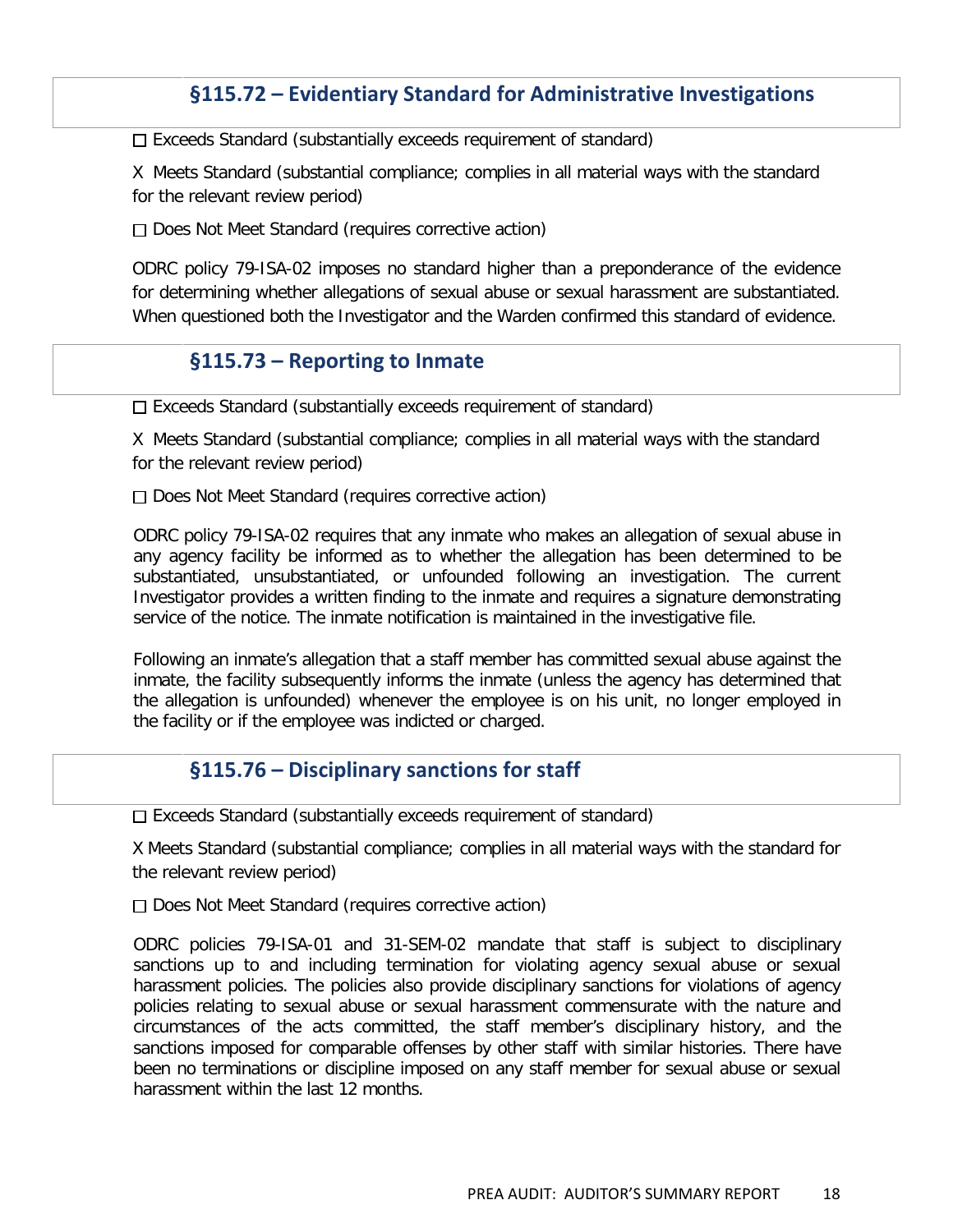#### **§115.77 – Corrective action for contractors and volunteers**

 $\Box$  Exceeds Standard (substantially exceeds requirement of standard)

X Meets Standard (substantial compliance; complies in all material ways with the standard for the relevant review period)

□ Does Not Meet Standard (requires corrective action)

As previously noted in the training of contractors and volunteers, those interviewed confirmed they were informed of the consequences of violation of ODRC policies 79-ISA-01, and 71-SOC-01 and Standards of Conduct. These policies require that any contractor or volunteer who engages in sexual abuse be removed from the facility and reported to law enforcement agencies, unless the activity was clearly not criminal, and to relevant licensing bodies. There have been no allegations of sexual abuse or sexual harassment made against any contractor or volunteer.

#### **§115.78 – Disciplinary sanctions for inmates**

Exceeds Standard (substantially exceeds requirement of standard)

X Meets Standard (substantial compliance; complies in all material ways with the standard for the relevant review period)

 $\Box$  Does Not Meet Standard (requires corrective action)

ODRC prohibits all sexual relations between inmates. Inmates found engaging in a sexual relationship receive a rules infraction. Anyone found guilty of this behavior at a disciplinary hearing receives an appropriate sanction. Sanctions are commensurate with the nature and circumstances of the abuse committed taking into account whether mental disabilities contributed. The policy was confirmed with the Warden Jackson during her interview.

#### **§115.81 – Medical and mental health screenings; history of sexual abuse**

 $\Box$  Exceeds Standard (substantially exceeds requirement of standard)

X Meets Standard (substantial compliance; complies in all material ways with the standard for the relevant review period)

 $\Box$  Does Not Meet Standard (requires corrective action)

79-ISA-02 requires when an inmate indicates during intake that she experienced prior sexual victimization, whether it occurred in an institutional setting or in the community; or if she indicates she perpetrated abuse in a facility or in the community, the inmate is offered a follow-up meeting with a medical or mental health practitioner within 14 days of his intake screening. This was confirmed during the interviews with the Mental Health Administrator. Interviews with two inmates alleging prior victimization also confirmed they were offered treatment services within the first two weeks of arrival The mental health administrator and Medical Health Care Administrator both indicated that any information related to sexual victimization or abusiveness that occurred in an institutional setting is strictly limited to medical and mental health practitioners and other staff, as necessary, to inform treatment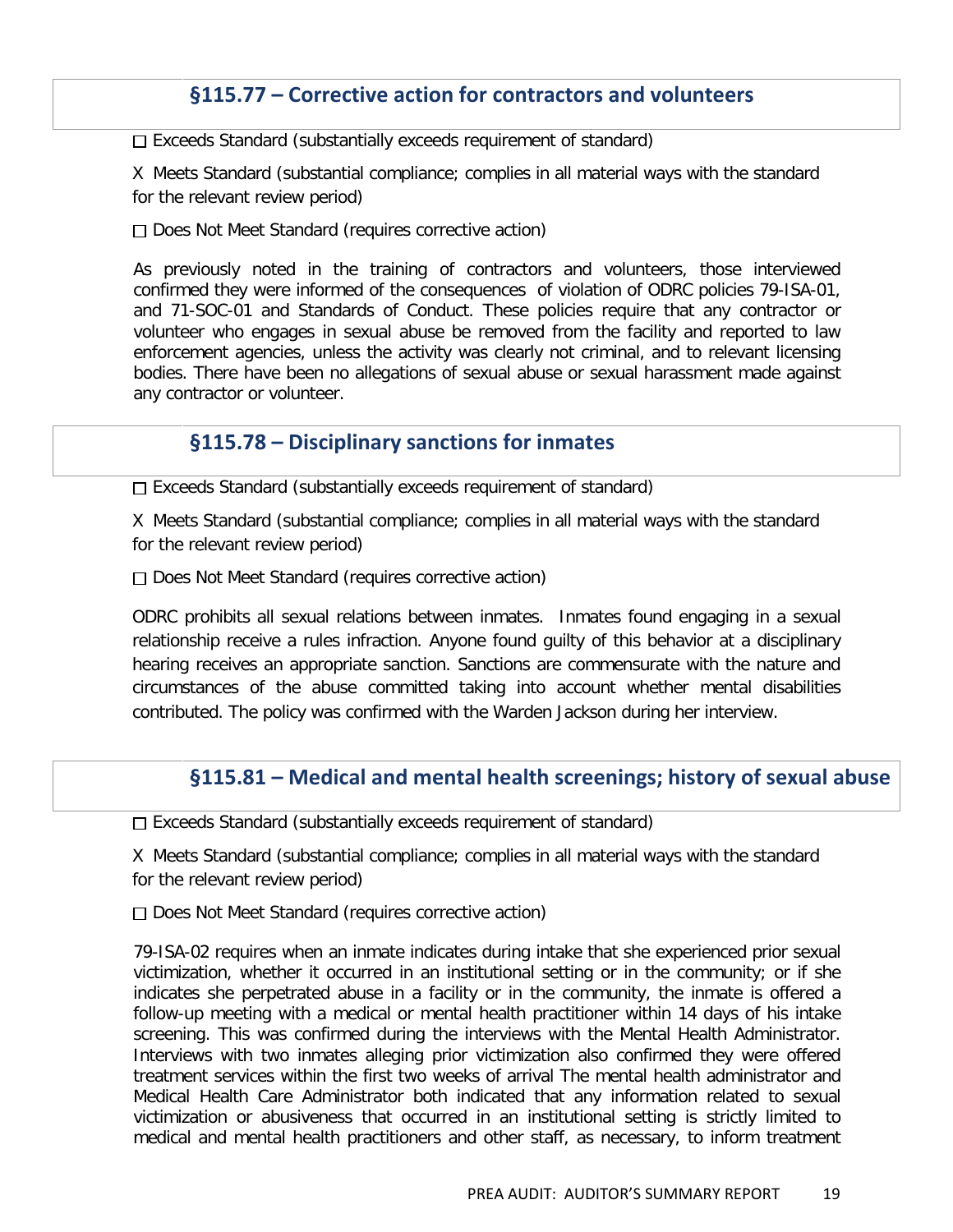plans and security and management decisions, including housing, bed, work, education, and program assignments, or as otherwise required by Federal, State, or local law.

#### **§115.82 – Access to emergency medical and mental health services**

 $\square$  Exceeds Standard (substantially exceeds requirement of standard)

X Meets Standard (substantial compliance; complies in all material ways with the standard for the relevant review period)

Does Not Meet Standard (requires corrective action)

Medical Protocol B-11 requires all inmate victims of sexual abuse receive timely, unimpeded access to emergency medical treatment and crisis intervention services. This is accomplished through emergency medical treatment and crisis intervention services at Miami Valley Hospital and through the facility medical/mental health department. Medical and mental health practitioners according to their professional judgment determine the nature and scope of such services. The inmate receives immediate access to sexually transmitted infection prophylaxis and to emergency contraception incurring no cost.

## **§115.83** – Ongoing medical and mental sexually care for sexual health care for a **victims and abusers**

 $\Box$  Exceeds Standard (substantially exceeds requirement of standard)

X Meets Standard (substantial compliance; complies in all material ways with the standard for the relevant review period)

 $\Box$  Does Not Meet Standard (requires corrective action)

ODRC policy 79-ISA-02 requires medical and mental health evaluations and treatment to all inmates who have been victimized by sexual abuse in any prison, jail, lockup, or juvenile facility with no cost to the inmate. The auditor interviewed the Health Care Administrator and random inmates reporting prior victimization who verified practice to this policy. The policy further requires facility to conduct a mental health evaluation of all known inmate-on-inmate abusers within 60 days of learning of such abuse history and offers treatment when deemed appropriate by mental health practitioners. This practice was confirmed during the interview with the Mental Health Administrator.

#### **§115.86 – Sexual abuse incident reviews**

 $\Box$  Exceeds Standard (substantially exceeds requirement of standard)

X Meets Standard (substantial compliance; complies in all material ways with the standard for the relevant review period)

 $\Box$  Does Not Meet Standard (requires corrective action)

79-ISA-03 requires that the facility conduct a sexual abuse incident review at the conclusion of every sexual abuse investigation, except where the case finding was unfounded. This review is supposed to take place within 30 days of the conclusion of the investigation. This is accomplished at Dayton through the Sexual Abuse Review Team (SART). The Committee is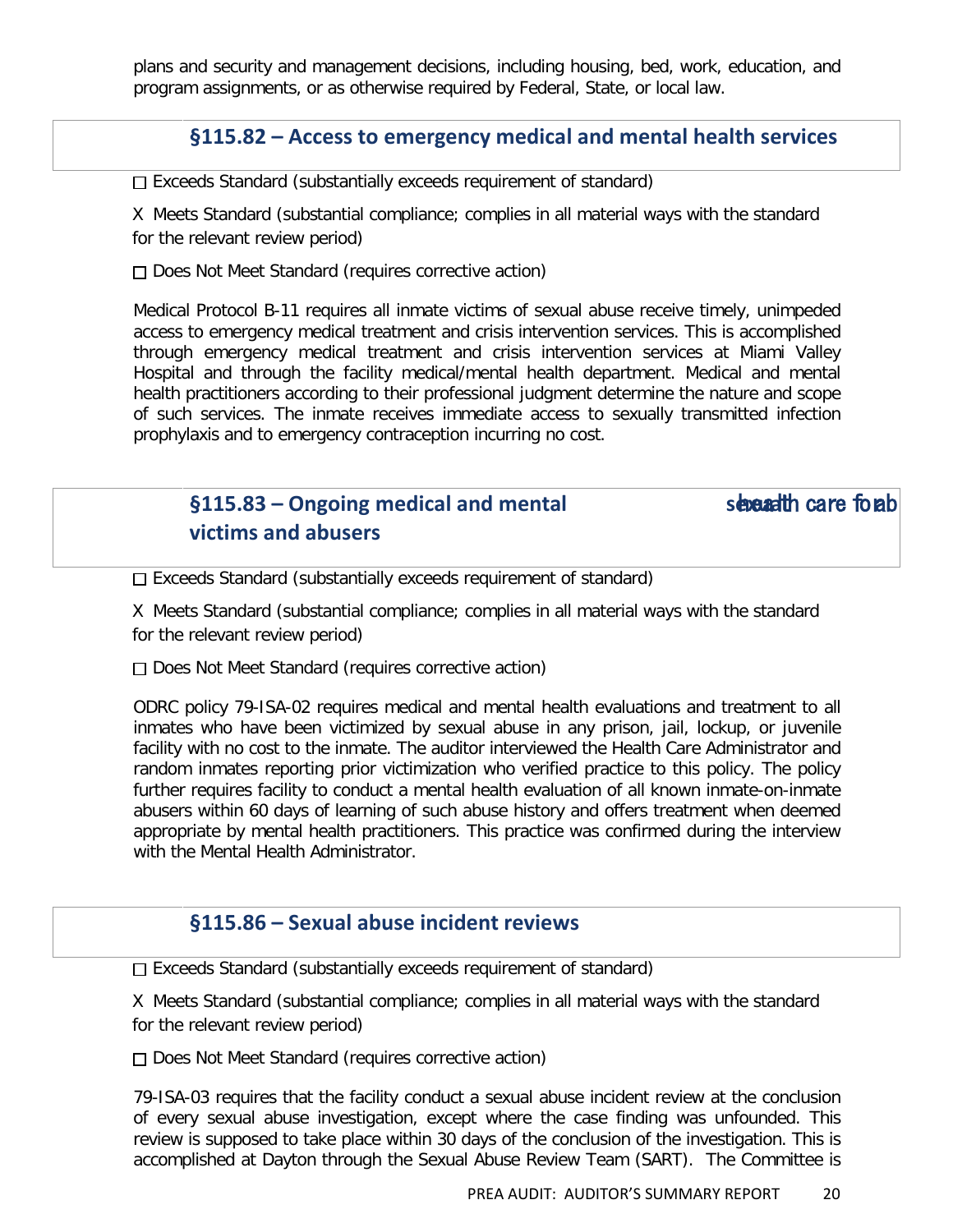comprised of the Deputy Warden for Operations, Deputy Warden for Special Services, Investigator, PREA Compliance Manager, and a representative from medical and mental health. The Review team looks to determine: if there is a need to change policy or practice to better prevent, detect, or respond to sexual abuse; consider if the incident or allegation was motivated by race; ethnicity; gender identity; lesbian, gay, bisexual, transgender, or intersex identification, status, or perceived status; or gang affiliation; or if motivated or caused by other group dynamics at the facility; look at the area in the facility where the incident allegedly occurred to assess whether physical barriers in the area may enable abuse; review the adequacy of staffing levels in that area: assess whether monitoring technology should be deployed or augmented to supplement supervision. This committee prepares a report of its findings, based on the assessment above and forwards the report with recommendations to the Warden and PREA Compliance Manager. This entire process was verified in interviews conducted with the Warden, a member of the SART team and the PREA Compliance Manager.

#### **§115.87 – Data Collection**

 $\Box$  Exceeds Standard (substantially exceeds requirement of standard)

X Meets Standard (substantial compliance; complies in all material ways with the standard for the relevant review period)

Does Not Meet Standard (requires corrective action)

ODRC collects accurate and uniform data on every facility in the Agency including the two private facilities. Dayton provides information to the Agency about sexual abuse to aid the Agency in understanding trends etc. within the aggregate total. The data collected from the two private facilities is not included in the aggregate number provided in the Survey on Sexual Victimization (SSV2) provided each September to DOJ. The form was submitted prior to the September 1, 2014 deadline. The information supplied in this report to DOJ is accumulated from each facility utilizing the PREA Incident Report System. This set of forms documents the PREA process from the allegation through the review on every case even unfounded. The Agency is currently in the process of automating this system so data can be retrieved and shared by those staff that has a need to access.

#### **§115.88 – Data Review** □ **for Corrective Action**

X Exceeds Standard (substantially exceeds requirement of standard)

 $\Box$  Meets Standard (substantial compliance; complies in all material ways with the standard for the relevant review period)

 $\Box$  Does Not Meet Standard (requires corrective action)

Each year, ODRC collects accurate, uniform data for every allegation of sexual abuse and completes the Survey of Sexual Violence (SSV) report. The SSV report provides information on every allegation of inmate on inmate and staff on inmate sexual abuse and is posted on the ODRC web site that is available to the public. ODRC completes an annual internal report that targets confirmed inmate on inmate and staff on inmate sexual abuse incidents. This report provides a comparison of incidents from 2012 and 2013 and is utilized by the ODRC PREA Coordinator to identify problem areas and formulate corrective measures in efforts of reducing future incidents of sexual abuse. ODRC has compiled its second internal report